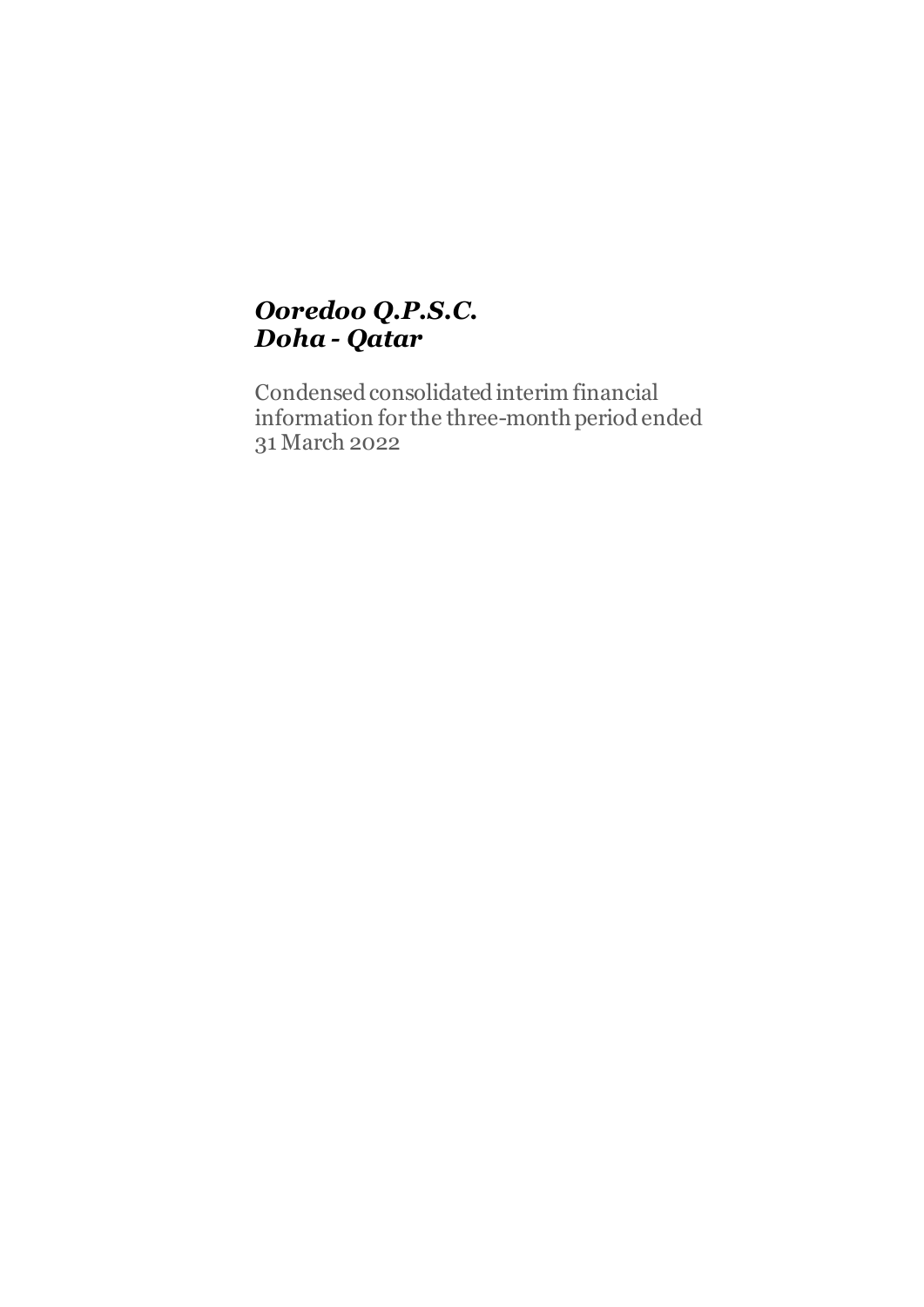# **CONTENTS PAGE(S)**

| Report on review of condensed consolidated interim financial information         |           |
|----------------------------------------------------------------------------------|-----------|
| Condensed consolidated interim statement of profit or loss                       |           |
| Condensed consolidated interim statement of comprehensive income                 |           |
| Condensed consolidated interim statement of financial position                   | $4 - 5$   |
| Condensed consolidated interim statement of changes in equity                    | $6 - 7$   |
| Condensed consolidated interim statement of cash flows                           | $8 - 9$   |
| Notes to the condensed consolidated interim financial information ______________ | $10 - 29$ |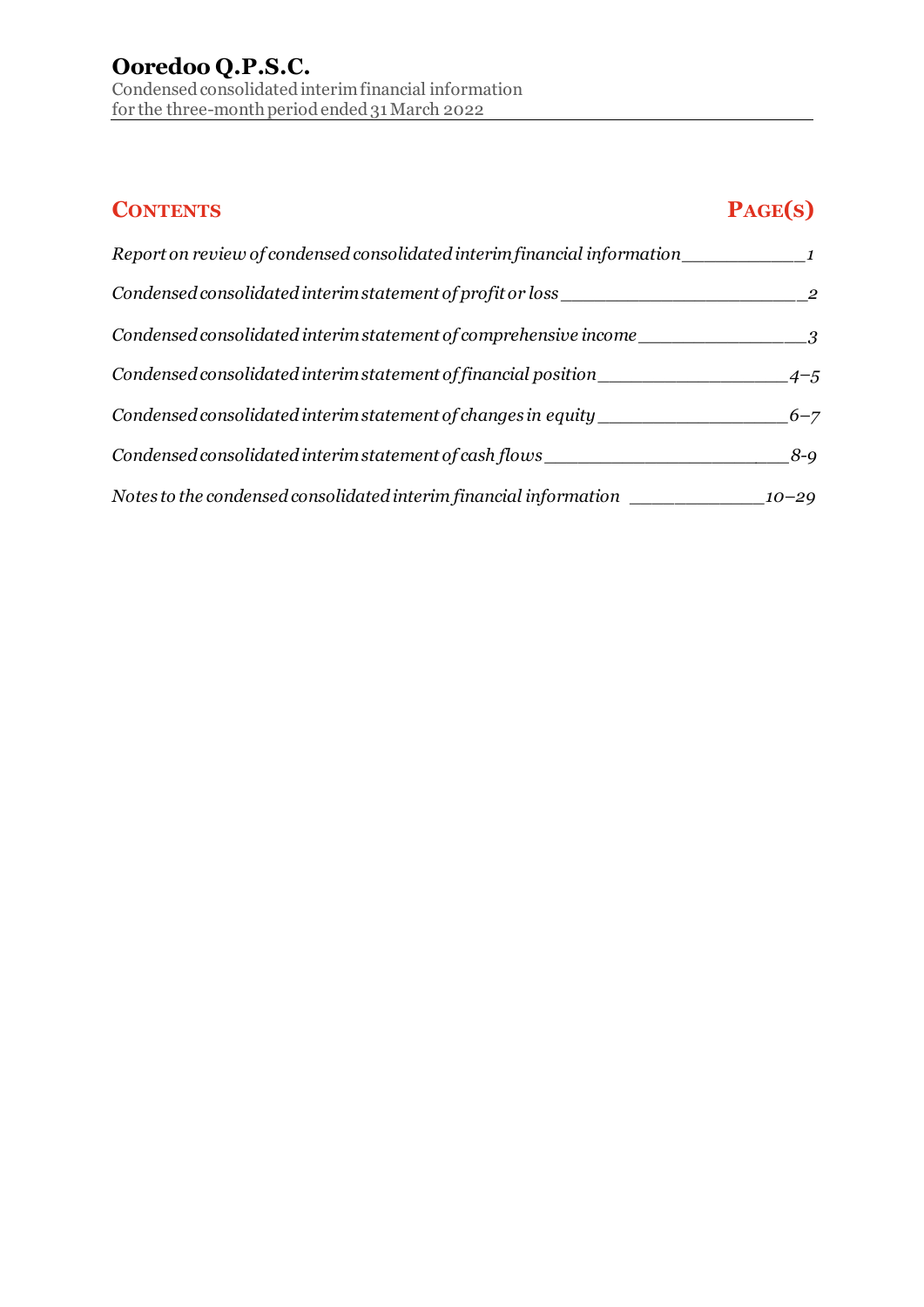

# REPORT ON REVIEW OF CONDENSED CONSOLIDATED INTERIM FINANCIAL INFORMATION TO THE BOARD OF DIRECTORS OF OOREDOO Q.P.S.C.

#### **Introduction**

We have reviewed the accompanying condensed consolidated interim statement of financial position of Ooredoo Q.P.S.C. (the "Company") and its subsidiaries (together referred to as the "Group") as at 31 March 2022 and the related condensed consolidated interim statements of profit or loss, comprehensive income, changes in equity and cash flows for the three-month period then ended and explanatory notes. Management is responsible for the preparation and presentation of this condensed consolidated interim financial information in accordance with International Accounting Standard 34 'Interim Financial Reporting' as issued by the International Accounting Standard Board (IASB). Our responsibility is to express a conclusion on this condensed consolidated interim financial information based on our review.

#### **Scope of review**

We conducted our review in accordance with International Standard on Review Engagements 2410, 'Review of interim financial information performed by the independent auditor of the entity'. A review of interim financial information consists of making inquiries, primarily of persons responsible for financial and accounting matters, and applying analytical and other review procedures. A review is substantially less in scope than an audit conducted in accordance with International Standards on Auditing and consequently does not enable us to obtain assurance that we would become aware of all significant matters that might be identified in an audit. Accordingly, we do not express an audit opinion.

#### **Conclusion**

Based on our review, nothing has come to our attention that causes us to believe that the accompanying condensed consolidated interim financial information is not prepared, in all material respects, in accordance with International Accounting Standard 34 "Interim Financial Reporting".

**For and on behalf of PricewaterhouseCoopers – Qatar Branch Qatar Financial Market Authority registration number 120155**

**Waleed Tahtamouni** Auditor's registration number 370 27 April 2022

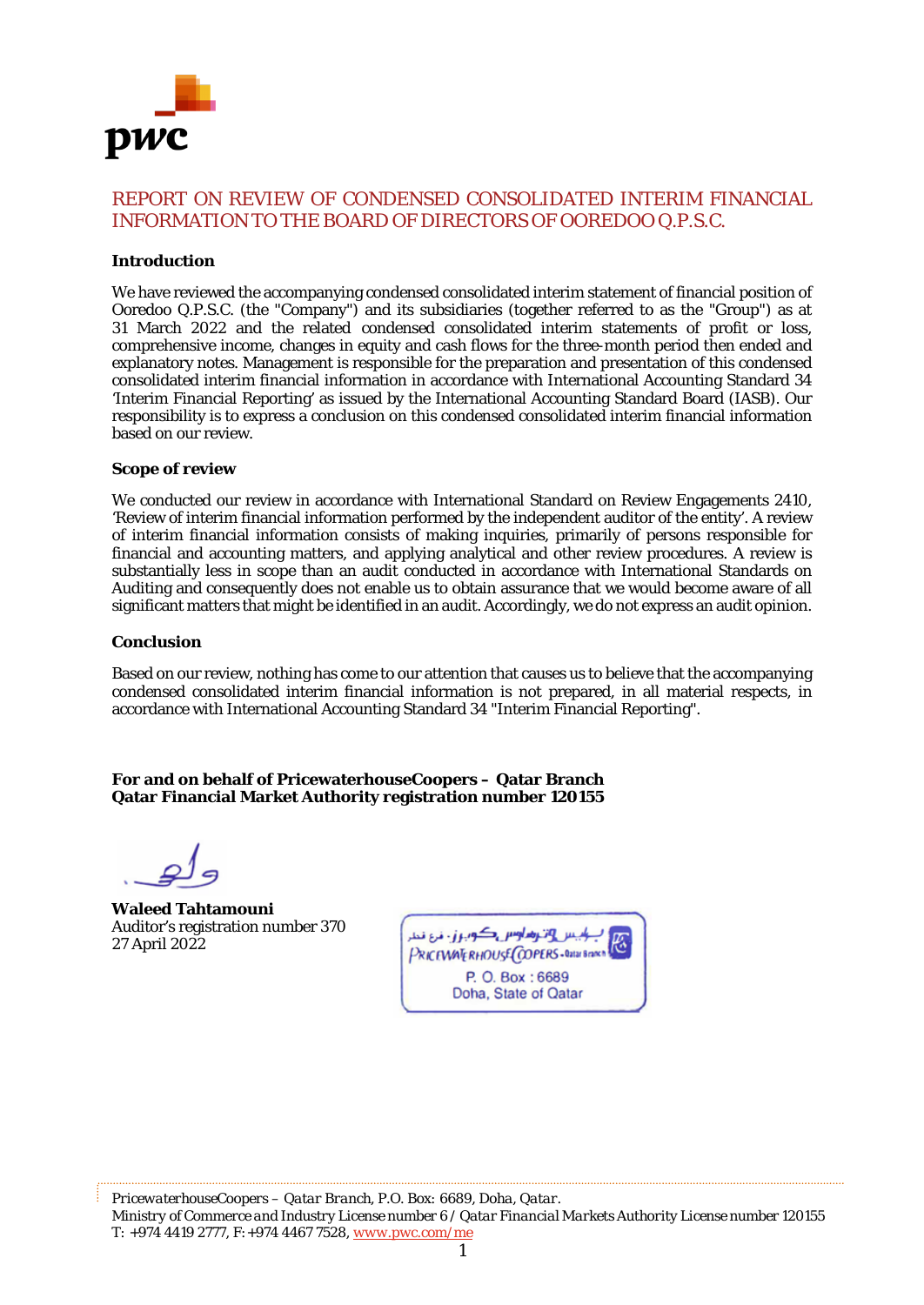# CONDENSED CONSOLIDATED INTERIM STATEMENT OF PROFIT OR LOSS

|                                                       |                  | For the three-month period<br>ended 31 March |             |
|-------------------------------------------------------|------------------|----------------------------------------------|-------------|
|                                                       |                  | 2022                                         | $2021*$     |
|                                                       | <b>Note</b>      | (Reviewed)                                   | (Reviewed)  |
|                                                       |                  | <b>QR.'000</b>                               | QR.'000     |
| Revenue                                               | 4                | 5,544,964                                    | 7,197,362   |
| Other income                                          |                  | 24.569                                       | 38,291      |
| Network, interconnect and other operating expenses    | $\overline{5}$   | (2,524,660)                                  | (3,215,154) |
| Employee salaries and associated cost                 |                  | (662, 449)                                   | (747, 796)  |
| Depreciation and amortisation                         |                  | (1, 156, 618)                                | (2,050,489) |
| <b>Finance costs</b>                                  |                  | (254, 590)                                   | (483, 658)  |
| <b>Finance income</b>                                 |                  | 53,033                                       | 42,556      |
| Share of net profits of associates and joint ventures | 11               | 9.569                                        | 17,646      |
| <b>Impairment losses on financial assets</b>          |                  | (46, 164)                                    | (38, 630)   |
| Other gains / (losses) - net                          | $\boldsymbol{6}$ | (19)                                         | (259, 221)  |
| <b>Royalties and fees</b>                             |                  | (124, 651)                                   | (98, 789)   |
| Profit before income tax                              |                  | 862,984                                      | 402,118     |
| Income tax                                            | 22               | (107, 739)                                   | (114, 465)  |
| Profit for the period                                 |                  | 755,245                                      | 287,653     |
|                                                       |                  |                                              |             |
| Profit attributable to:                               |                  |                                              |             |
| Shareholders of the parent                            |                  | 659,116                                      | 193,230     |
| Non-controlling interests                             |                  | 96,129                                       | 94,423      |
|                                                       |                  | 755,245                                      | 287,653     |
| <b>Basic and diluted earnings per share</b>           |                  |                                              |             |
| (Attributable to shareholders of the parent)          |                  |                                              |             |
| (Expressed in QR. per share)                          | $\tau$           | 0.21                                         | 0.06        |

\* Refer to note 28 for details regarding certain reclassifications.

| بالمس وترداس المراسكوبرز - مرع معاد    |
|----------------------------------------|
| <b>FOR IDENTIFICATION PURPOSE ONLY</b> |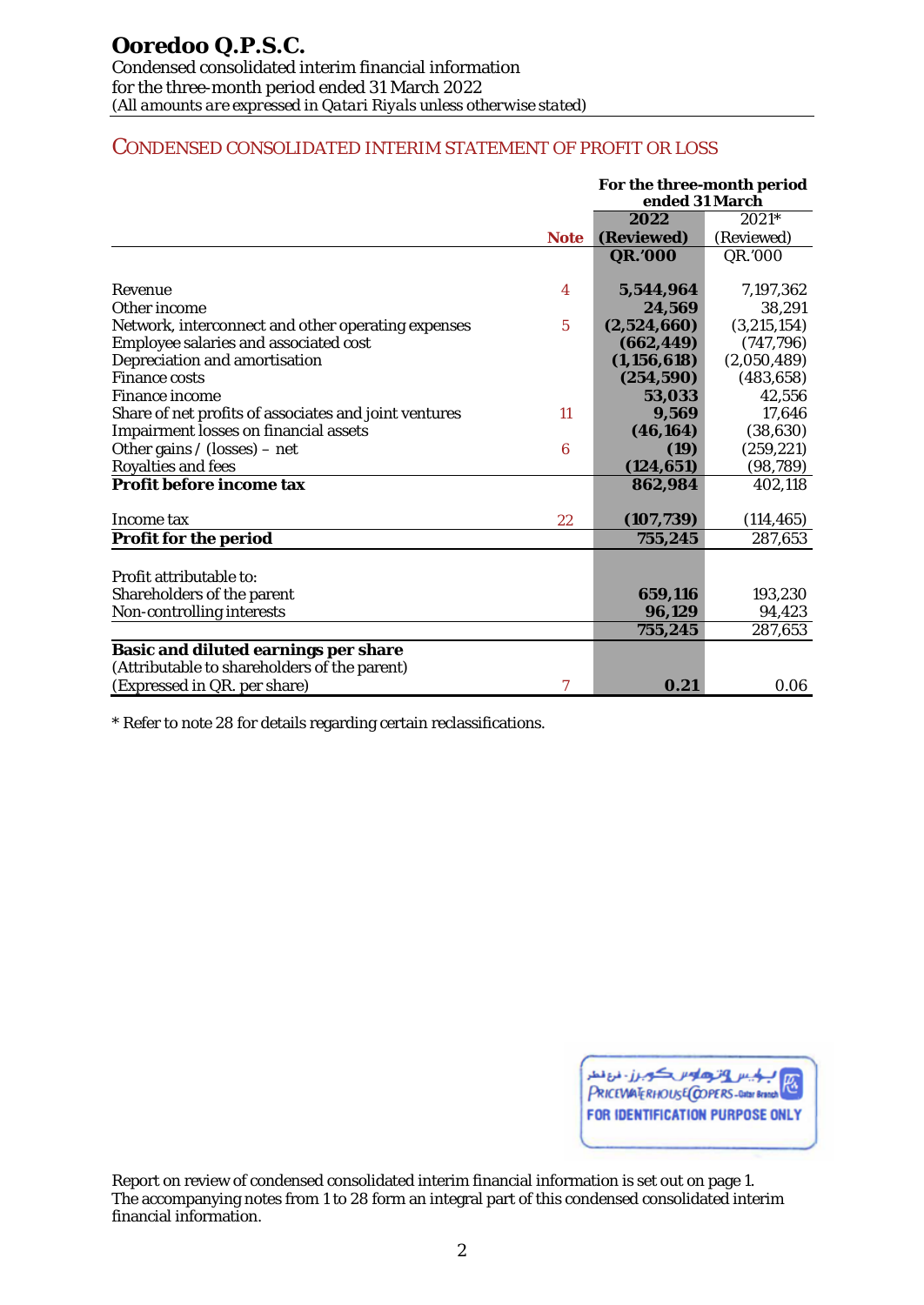# CONDENSED CONSOLIDATED INTERIM STATEMENT OF COMPREHENSIVE INCOME

|                                                                |             | For the three-month period<br>ended 31 March |            |  |  |
|----------------------------------------------------------------|-------------|----------------------------------------------|------------|--|--|
|                                                                |             | 2022                                         | 2021       |  |  |
|                                                                | <b>Note</b> | (Reviewed)                                   | (Reviewed) |  |  |
|                                                                |             | <b>QR.'000</b>                               | QR.'000    |  |  |
| <b>Profit for the period</b>                                   |             | 755,245                                      | 287,653    |  |  |
| Other comprehensive income/(loss)                              |             |                                              |            |  |  |
| Items that may be reclassified subsequently to profit          |             |                                              |            |  |  |
| or loss                                                        |             |                                              |            |  |  |
| Effective portion of changes in fair value of cash flow hedges | 21          | 3,024                                        | 1,844      |  |  |
| Share of other comprehensive gain/(loss) of associates and     |             |                                              |            |  |  |
| joint ventures                                                 | 21          | 4,703                                        | (11, 515)  |  |  |
| Foreign currency translation differences                       | 21          | 2,374,002                                    | (686, 767) |  |  |
| Items that will not be reclassified subsequently to            |             |                                              |            |  |  |
| profit or loss                                                 |             |                                              |            |  |  |
| Net changes in fair value on investments in equity             |             |                                              |            |  |  |
| instruments designated as at FVTOCI                            | 21          | 34,364                                       | 4,973      |  |  |
| Net changes in fair value of employees' benefits reserve       | 21          |                                              | 9,601      |  |  |
| Other comprehensive income / (loss) - net of tax               |             | 2,416,093                                    | (681, 864) |  |  |
|                                                                |             |                                              |            |  |  |
| Total comprehensive income / (loss) for the period             |             | 3,171,338                                    | (394, 211) |  |  |
|                                                                |             |                                              |            |  |  |
| Total comprehensive income / (loss) attributable to:           |             |                                              |            |  |  |
| Shareholders of the parent                                     |             | 3,096,928                                    | (411,710)  |  |  |
| Non-controlling interests                                      |             | 74,410                                       | 17,499     |  |  |
|                                                                |             | 3,171,338                                    | (394, 211) |  |  |

| المسلم المسلم المسلم المسلم المسلم المسلم المسلم المسلم المسلم المسلم المسلم المسلم المسلم المسلم المسلم المسلم<br>المسلم المسلم المسلم المسلم المسلم المسلم المسلم المسلم المسلم المسلم المسلم المسلم المسلم المسلم المسلم المس |
|----------------------------------------------------------------------------------------------------------------------------------------------------------------------------------------------------------------------------------|
| FOR IDENTIFICATION PURPOSE ONLY                                                                                                                                                                                                  |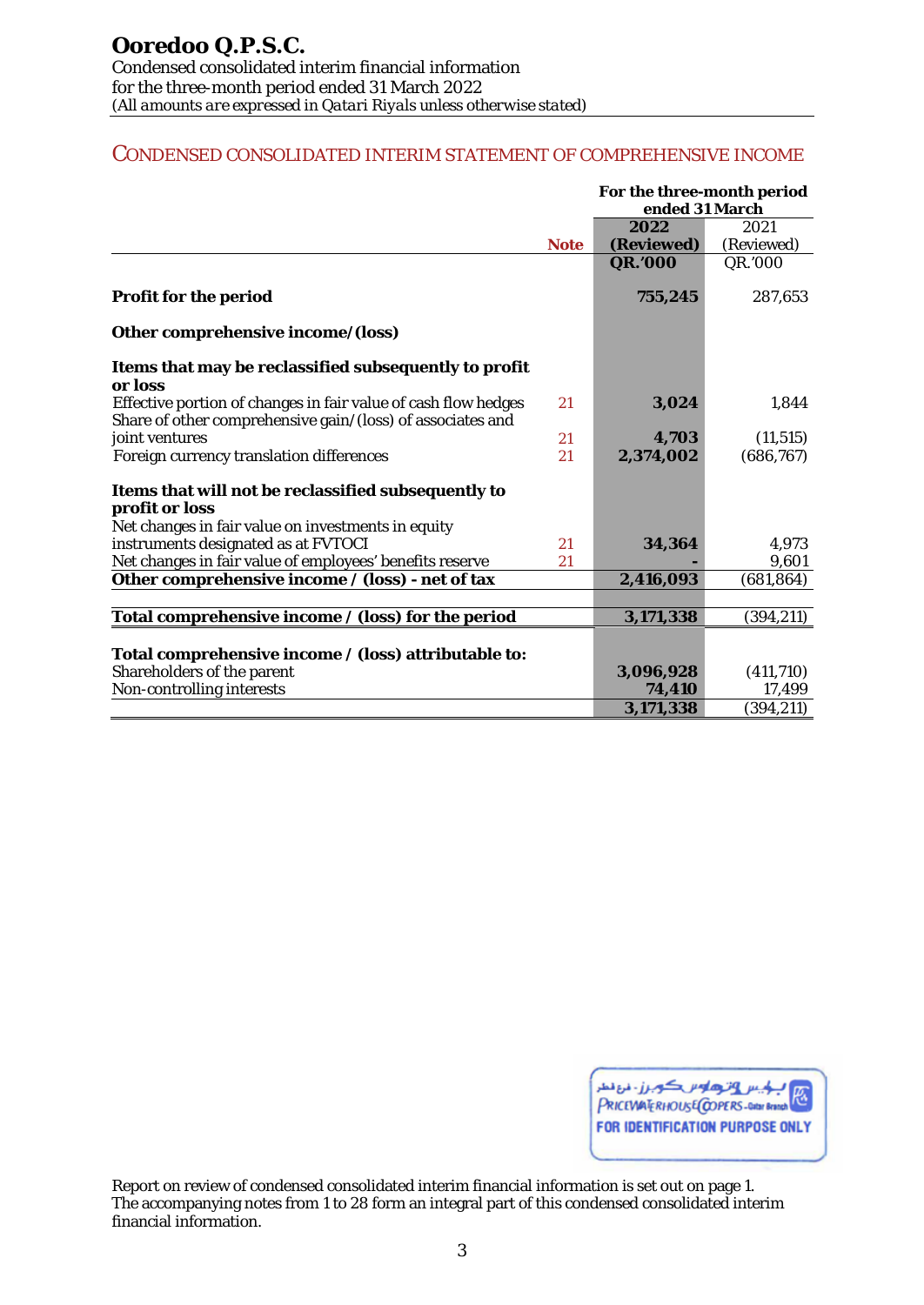#### CONDENSED CONSOLIDATED INTERIM STATEMENT OF FINANCIAL POSITION

|                                                       |             | 31 March      | 31 December |
|-------------------------------------------------------|-------------|---------------|-------------|
|                                                       |             | 2022          | $2021*$     |
|                                                       | <b>Note</b> | (Reviewed)    | (Audited)   |
|                                                       |             | QR.'000       | QR.'000     |
| Assets                                                |             |               |             |
| <b>Non-current assets</b>                             |             |               |             |
| Property, plant and equipment                         | 8           | 14,362,752    | 14,868,664  |
| Intangible assets, goodwill and long-term prepayments | 9           | 17,779,543    | 18,088,422  |
| Right-of-use assets                                   | 10          | 2,662,714     | 2,860,655   |
| <b>Investment properties</b>                          |             | 131,039       | 133,960     |
| Investment in associates and joint ventures           | 11          | 7,567,490     | 1,646,154   |
| Financial assets - equity instruments                 | 12          | 718,130       | 686,078     |
| Other non-current assets                              |             | 237,134       | 234,199     |
| Deferred tax assets                                   |             | 344,086       | 365,551     |
| <b>Contract costs</b>                                 |             | 117,639       | 111,897     |
| <b>Total non-current assets</b>                       |             | 43,920,527    | 38,995,580  |
|                                                       |             |               |             |
| <b>Current assets</b>                                 |             |               |             |
| Inventories                                           |             | 442,858       | 364,994     |
| <b>Contract costs</b>                                 |             | 182,996       | 181,287     |
| Trade and other receivables                           | 13          | 5,561,470     | 5,251,310   |
| <b>Bank balances and cash</b>                         | 14          | 12,110,263    | 11,670,454  |
|                                                       |             | 18,297,587    | 17,468,045  |
| Assets held for sale                                  |             |               | 20,893,903  |
| <b>Total current assets</b>                           |             | 18,297,587    | 38,361,948  |
| <b>Total assets</b>                                   |             | 62,218,114    | 77,357,528  |
|                                                       |             |               |             |
| <b>EQUITY AND LIABILITIES</b>                         |             |               |             |
| <b>EQUITY</b>                                         |             |               |             |
| Share capital                                         |             | 3,203,200     | 3,203,200   |
| Legal reserve                                         |             | 12,434,282    | 12,434,282  |
| Fair value reserve                                    |             | 435,529       | 393,453     |
| Employees' benefits reserve                           |             | (901)         | (5,583)     |
| <b>Translation reserve</b>                            | 15          | (6, 238, 884) | (8,634,620) |
| Other statutory reserves                              |             | 1,326,968     | 1,326,968   |
| <b>Retained earnings</b>                              |             | 12,197,587    | 12,504,113  |
| Equity attributable to shareholders of the parent     |             | 23,357,781    | 21,221,813  |
| Non-controlling interests                             |             | 3,979,577     | 5,186,715   |
| <b>Total equity</b>                                   |             | 27,337,358    | 26,408,528  |

\* Refer to note 28 for details regarding certain reclassifications.

| المسابق المسكورز: مع المطر المسابق المسابق المسابق المسابق المسابق المسابق المسابق المسابق المسابق المسابق ال<br>المسابق المسابق المسابق المسابق المسابق المسابق المسابق المسابق المسابق المسابق المسابق المسابق المسابق المساب |
|---------------------------------------------------------------------------------------------------------------------------------------------------------------------------------------------------------------------------------|
| <b>FOR IDENTIFICATION PURPOSE ONLY</b>                                                                                                                                                                                          |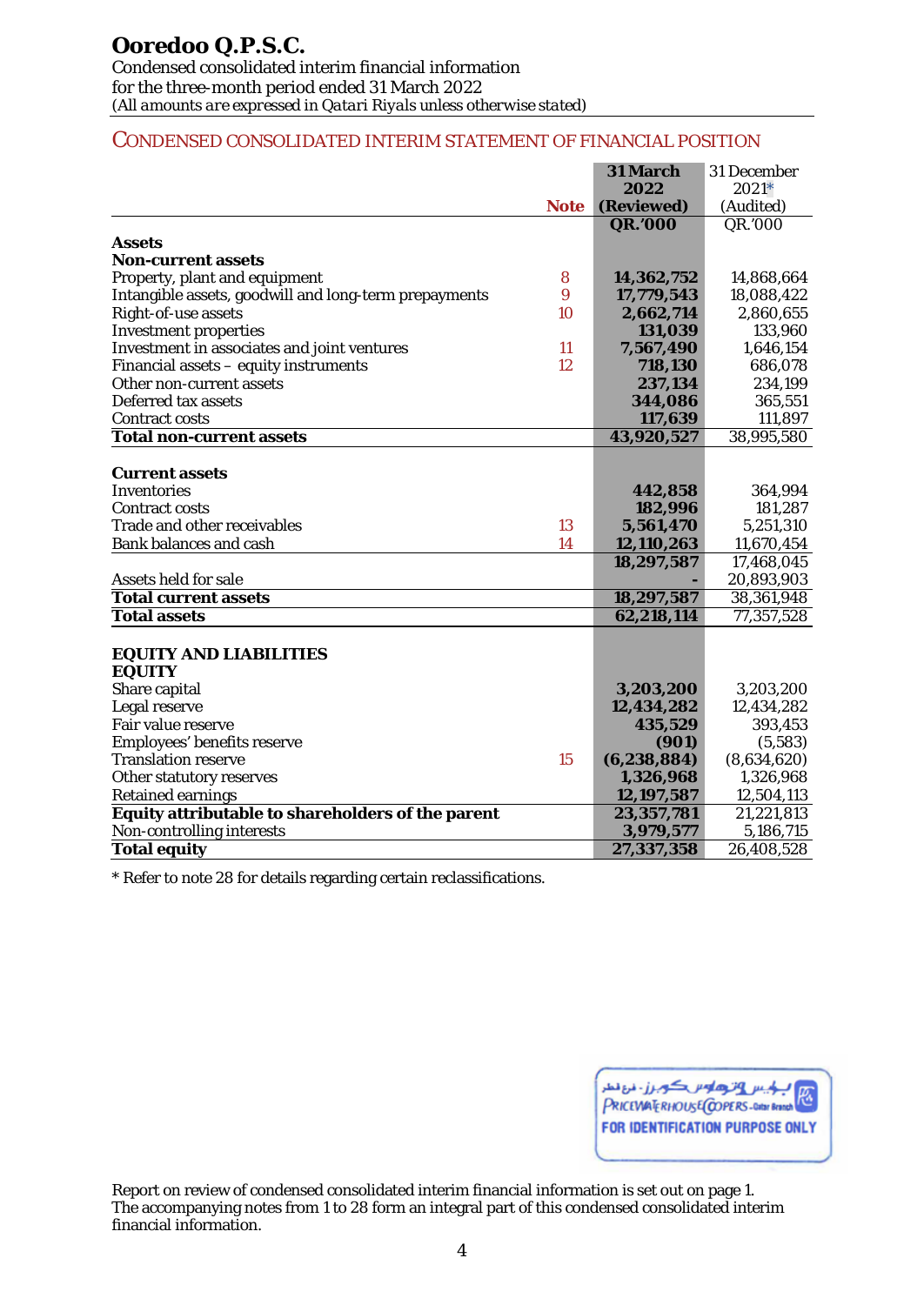# **Ooredoo Q.P .S.C.**

Condensed consolidated interim financial information for the three-month period ended 31 March 2022 *(All amounts are expressed in Qatari Riyals unless otherwise stated)* 

# CONDENSED CONSOLIDATED INTERIM STATEMENT OF FINANCIAL POSITION (CONTINUED)

|                                                           |             | 31 March       | 31 December |
|-----------------------------------------------------------|-------------|----------------|-------------|
|                                                           |             | 2022           | $2021*$     |
|                                                           | <b>Note</b> | (Reviewed)     | (Audited)   |
|                                                           |             | <b>QR.'000</b> | QR.'000     |
| <b>LIABILITIES</b>                                        |             |                |             |
| <b>Non-current liabilities</b>                            |             |                |             |
| Loans and borrowings                                      | 17          | 14,808,341     | 18,943,487  |
| Employees' benefits                                       |             | 586,803        | 572,093     |
| Lease liabilities                                         | 20          | 3,248,664      | 3,557,607   |
| Other non-current liabilities                             | 18          | 837,537        | 913,591     |
| Contract liabilities                                      |             | 9,478          | 9,972       |
| <b>Total non-current liabilities</b>                      |             | 19,490,823     | 23,996,750  |
|                                                           |             |                |             |
| <b>Current liabilities</b>                                |             |                |             |
| Loans and borrowings                                      | 17          | 4,787,240      | 824,968     |
| Lease liabilities                                         | 20          | 699,104        | 629,569     |
| Trade and other payables                                  | 19          | 8,200,434      | 8,943,056   |
| Deferred income                                           |             | 1,258,316      | 1,264,377   |
| Contract liabilities                                      |             | 47,786         | 46,748      |
| Income tax payable                                        |             | 397,053        | 320,220     |
|                                                           |             | 15,389,933     | 12,028,938  |
| Liabilities directly associated with assets held for sale |             |                | 14,923,312  |
| <b>Total current liabilities</b>                          |             | 15,389,933     | 26,952,250  |
| <b>Total liabilities</b>                                  |             | 34,880,756     | 50,949,000  |
| <b>Total equity and liabilities</b>                       |             | 62,218,114     | 77,357,528  |

\* Refer to note 28 for details regarding certain reclassifications.

The Condensed consolidated interim financial information on pages 2 to 29 were approved and authorised for issue by the Board of Directors on 27 April 2022 and were signed on its behalf by

willi

Nasser Mohammed Marafih Deputy Chairman

Nasser Rashid Al Humaidi Board member

| لياس وترها به سكوبرز . مع معد          |
|----------------------------------------|
| <b>FOR IDENTIFICATION PURPOSE ONLY</b> |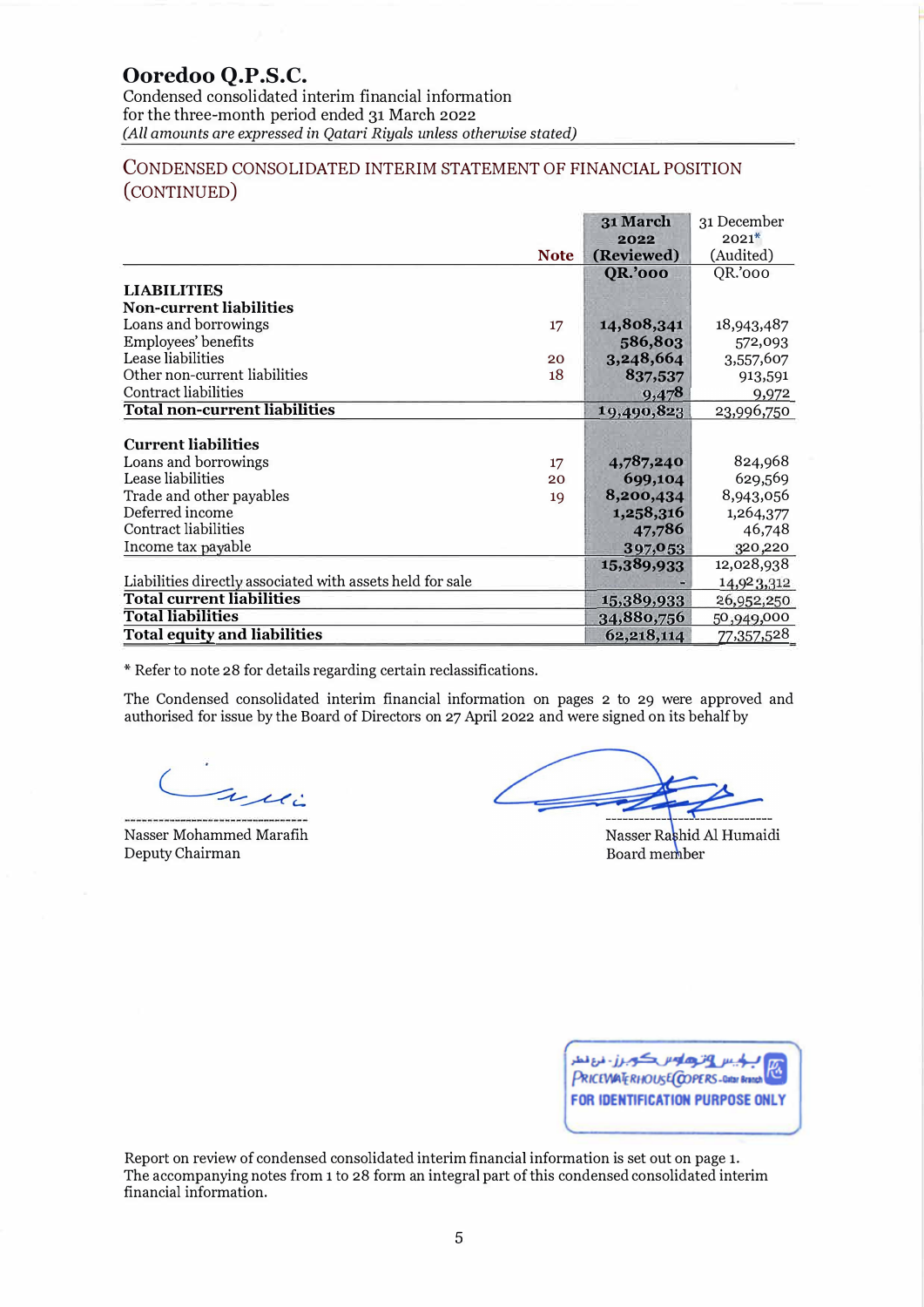Condensed consolidated interim financial information for the three-month period ended 31 March 2022

*(All amounts are expressed in Qatari Riyals unless otherwise stated)*

# CONDENSED CONSOLIDATED INTERIM STATEMENT OF CHANGES IN EQUITY

| Attributable to shareholders of the parent                                                                                                                                                                                                        |                         |                         |                              |                                          |                               |                                       |                             |              |                                    |                        |
|---------------------------------------------------------------------------------------------------------------------------------------------------------------------------------------------------------------------------------------------------|-------------------------|-------------------------|------------------------------|------------------------------------------|-------------------------------|---------------------------------------|-----------------------------|--------------|------------------------------------|------------------------|
|                                                                                                                                                                                                                                                   | <b>Share</b><br>capital | <b>Legal</b><br>reserve | <b>Fair value</b><br>reserve | <b>Employees'</b><br>benefits<br>reserve | <b>Translation</b><br>reserve | <b>Other</b><br>statutory<br>reserves | <b>Retained</b><br>earnings | <b>Total</b> | $Non-$<br>controlling<br>interests | <b>Total</b><br>equity |
|                                                                                                                                                                                                                                                   | <b>QR.'000</b>          | <b>QR.'000</b>          | QR.'000                      | <b>QR.'000</b>                           | QR.'000                       | QR.'000                               | QR.'000                     | QR.'000      | <b>QR.'000</b>                     | <b>QR.'000</b>         |
| At 1 January 2021                                                                                                                                                                                                                                 | 3,203,200               | 12,434,282              | 410,925                      | (11, 273)                                | (7,869,693)                   | 1,304,333                             | 13,277,770                  | 22,749,544   | 5,451,279                          | 28,200,823             |
| Profit for the period<br>Other comprehensive income/                                                                                                                                                                                              |                         |                         |                              |                                          |                               |                                       | 193,230                     | 193,230      | 94,423                             | 287,653                |
| (loss)                                                                                                                                                                                                                                            |                         | $\sim$                  | (4,680)                      | 6,681                                    | (606, 941)                    |                                       | $\overline{\phantom{a}}$    | (604, 940)   | (76, 924)                          | (681, 864)             |
| Total comprehensive income/<br>(loss) for the period                                                                                                                                                                                              |                         |                         | (4,680)                      | 6,681                                    | (606, 941)                    |                                       | 193,230                     | (411,710)    | 17,499                             | (394, 211)             |
| <b>Transactions with</b><br>shareholders of the parent,<br>recognised directly in equity<br>Dividend for 2020 (Note 16)<br><b>Transactions with non-</b><br>controlling interests,<br>recognised directly in equity<br>Change in associate's non- |                         |                         |                              |                                          |                               |                                       | (800, 800)                  | (800, 800)   |                                    | (800, 800)             |
| controlling interest of its<br>subsidiaries<br>Dividends paid to non-controlling                                                                                                                                                                  |                         |                         |                              |                                          |                               |                                       | 677                         | 677          |                                    | 677                    |
| <b>interests</b><br><b>Transactions with non-</b>                                                                                                                                                                                                 |                         |                         |                              |                                          |                               |                                       |                             |              | (113,004)                          | (113,004)              |
| owners of the Group,<br>recognised directly in equity<br>Transfer to employee association                                                                                                                                                         |                         |                         |                              |                                          |                               |                                       |                             |              |                                    |                        |
| fund                                                                                                                                                                                                                                              |                         |                         |                              |                                          |                               |                                       | (1,666)                     | (1,666)      | (315)                              | (1,981)                |
| At 31 March 2021                                                                                                                                                                                                                                  | 3,203,200               | 12,434,282              | 406,245                      | (4,592)                                  | (8, 476, 634)                 | 1,304,333                             | 12,669,211                  | 21,536,045   | 5,355,459                          | 26,891,504             |

ترهاوس كوبرز- نرع نمس PRICEVIATE RHOUSE COPERS - Outor Brane FOR IDENTIFICATION PURPOSE ONLY

Report on review of condensed consolidated interim financial information is set out on page 1.

The accompanying notes from 1 to 28 form an integral part of this condensed consolidated interim financial information.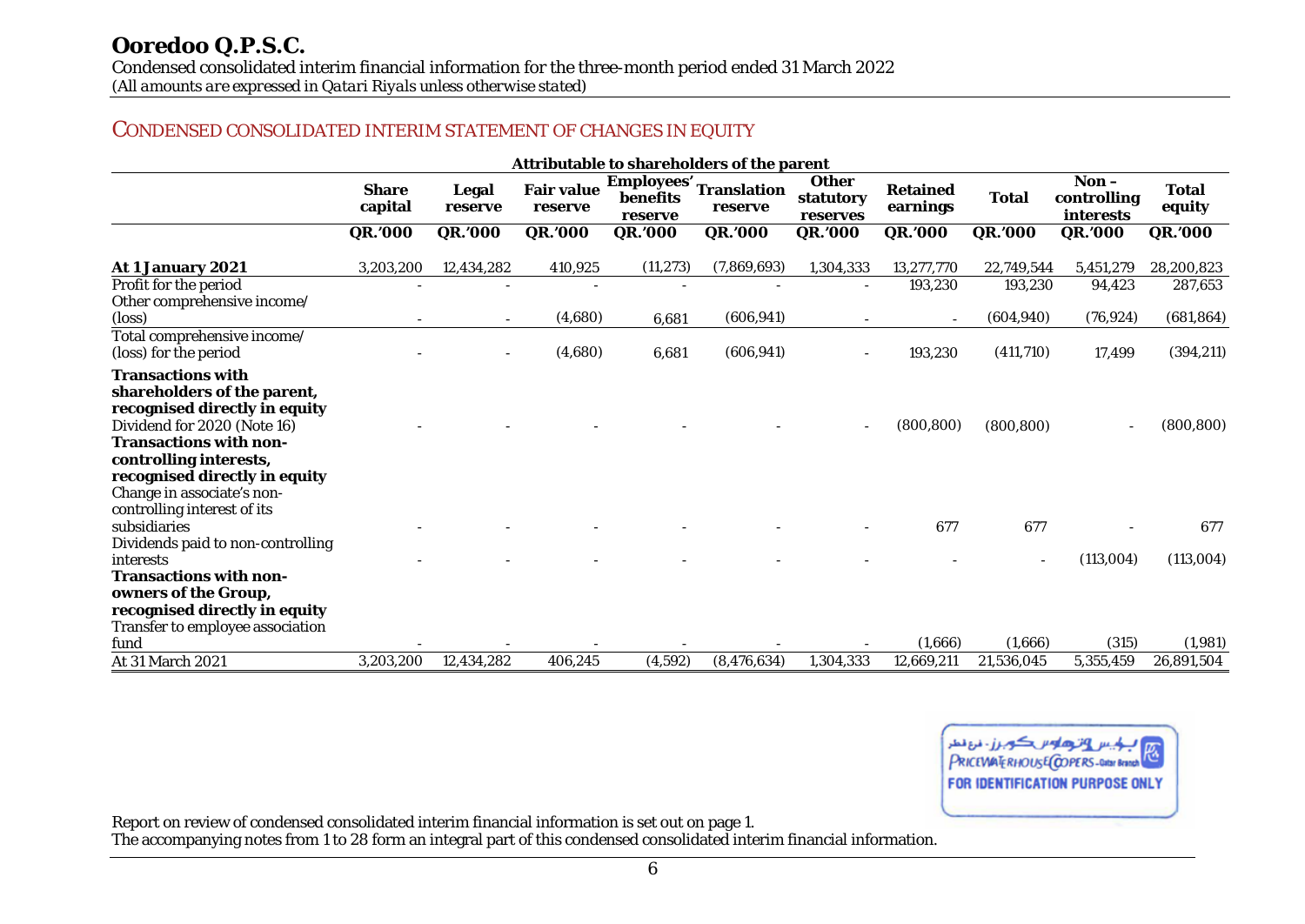# CONDENSED CONSOLIDATED INTERIM STATEMENT OF CHANGES IN EQUITY (CONTINUED)

|                                                |                         |                      |                              |                       | Attributable to shareholders of the parent |                                       |                             |              |                                              |                        |
|------------------------------------------------|-------------------------|----------------------|------------------------------|-----------------------|--------------------------------------------|---------------------------------------|-----------------------------|--------------|----------------------------------------------|------------------------|
|                                                | <b>Share</b><br>capital | Legal<br>reserve     | <b>Fair value</b><br>reserve | ' benefits<br>reserve | <b>Employees Translation</b><br>reserve    | <b>Other</b><br>statutory<br>reserves | <b>Retained</b><br>earnings | <b>Total</b> | $\mathbf{Non} -$<br>controlling<br>interests | <b>Total</b><br>equity |
|                                                | <b>QR.'000</b>          | <b>QR.'000</b>       | QR.'000                      | <b>QR.'000</b>        | <b>QR.'000</b>                             | QR.'000                               | <b>QR.'000</b>              | QR.'000      | QR.'000                                      | <b>QR.'000</b>         |
| <b>At 1 January 2022</b>                       | 3,203,200               | 12,434,282           | 393,453                      | (5,583)               | (8,634,620)                                | 1.326.968                             | 12,504,113                  | 21,221,813   | 5,186,715                                    | 26,408,528             |
| Profit for the period                          |                         |                      |                              |                       |                                            | ٠                                     | 659,116                     | 659,116      | 96,129                                       | 755,245                |
| Other comprehensive income/<br>$(\text{loss})$ |                         |                      | 42,076                       |                       | 2,395,736                                  |                                       |                             | 2,437,812    | (21,719)                                     | 2,416,093              |
| Total comprehensive income/                    |                         |                      |                              |                       |                                            |                                       |                             |              |                                              |                        |
| (loss) for the period                          |                         |                      | 42,076                       |                       | 2,395,736                                  |                                       | 659,116                     | 3,096,928    | 74,410                                       | 3,171,338              |
| Employee benefit reserve                       |                         |                      |                              |                       |                                            |                                       |                             |              |                                              |                        |
| transferred to retained earnings               |                         |                      |                              |                       |                                            |                                       |                             |              |                                              |                        |
| (Note 6)                                       |                         |                      |                              | 4.682                 |                                            |                                       | (4,682)                     |              |                                              |                        |
| <b>Transactions with</b>                       |                         |                      |                              |                       |                                            |                                       |                             |              |                                              |                        |
| shareholders of the parent,                    |                         |                      |                              |                       |                                            |                                       |                             |              |                                              |                        |
| recognised directly in equity                  |                         |                      |                              |                       |                                            |                                       |                             |              |                                              |                        |
| Dividend for 2021 (Note 16)                    |                         |                      |                              |                       |                                            |                                       | (960, 960)                  | (960, 960)   |                                              | (960, 960)             |
| <b>Transactions with non-</b>                  |                         |                      |                              |                       |                                            |                                       |                             |              |                                              |                        |
| controlling interests,                         |                         |                      |                              |                       |                                            |                                       |                             |              |                                              |                        |
| recognised directly in equity                  |                         |                      |                              |                       |                                            |                                       |                             |              |                                              |                        |
| Deconsolidation of a subsidiary                |                         |                      |                              |                       |                                            |                                       |                             |              | $-$ (1,206,108)                              | (1,206,108)            |
| Dividends paid to non-controlling              |                         |                      |                              |                       |                                            |                                       |                             |              |                                              |                        |
| <b>interests</b>                               |                         |                      |                              |                       |                                            |                                       |                             |              | (75, 440)                                    | (75, 440)              |
| <b>Transactions with non-</b>                  |                         |                      |                              |                       |                                            |                                       |                             |              |                                              |                        |
| owners of the Group,                           |                         |                      |                              |                       |                                            |                                       |                             |              |                                              |                        |
| recognised directly in equity                  |                         |                      |                              |                       |                                            |                                       |                             |              |                                              |                        |
| <b>Transfer to employee association</b>        |                         |                      |                              |                       |                                            |                                       |                             |              |                                              |                        |
| fund                                           |                         |                      |                              |                       |                                            |                                       |                             |              |                                              |                        |
| <b>At 31 March 2022</b>                        |                         | 3,203,200 12,434,282 | 435,529                      | (901)                 | (6, 238, 884)                              |                                       | 1,326,968 12,197,587        | 23,357,781   | 3,979,577                                    | 27.337.358             |

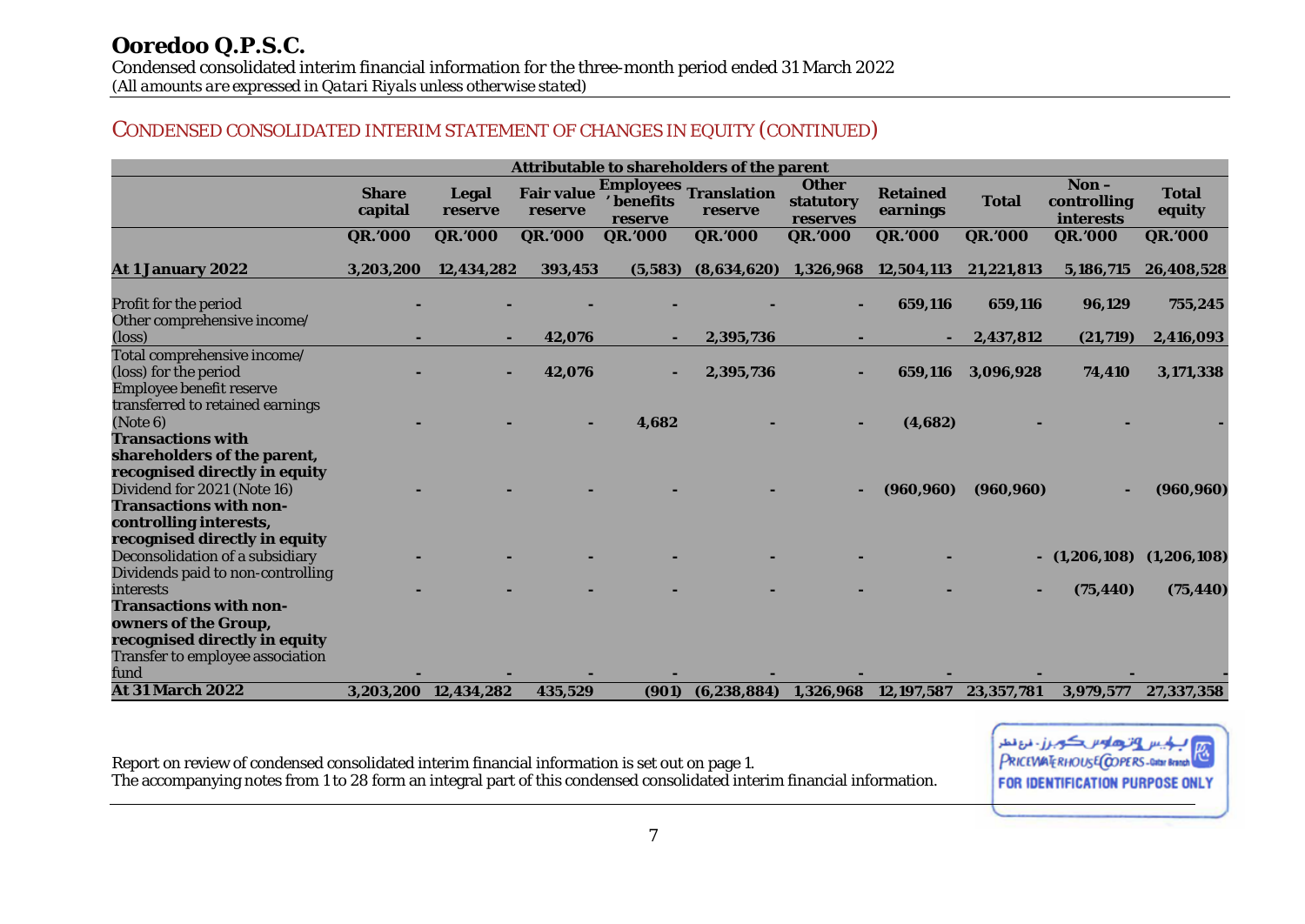# CONDENSED CONSOLIDATED INTERIM STATEMENT OF CASH FLOWS

|                                                        |             | For the three-month period<br>ended 31 March |             |
|--------------------------------------------------------|-------------|----------------------------------------------|-------------|
|                                                        | <b>Note</b> | 2022                                         | 2021*       |
|                                                        |             | (Reviewed)                                   | (Reviewed)  |
| <b>Cash flows from operating activities</b>            |             | <b>QR.'000</b>                               | QR.'000     |
| Profit before income tax                               |             | 862,984                                      | 402,118     |
|                                                        |             |                                              |             |
| <b>Adjustments for:</b>                                |             |                                              |             |
| Depreciation and amortisation                          |             | 1,156,618                                    | 2,050,489   |
| Dividend income                                        |             |                                              | (12, 728)   |
| <b>Impairment losses on financial assets</b>           |             | 46,164                                       | 38,630      |
| Changes in fair value of investments at FVTPL          | 6           | 1,065                                        | (1, 223)    |
| Gain on disposal of non-financial assets               |             | (11, 937)                                    | (31, 888)   |
| Gain on deconsolidation of a subsidiary                | 6           | (2,571,881)                                  |             |
| Translation reserve recycled to profit or loss         | 6           | 2,555,069                                    |             |
| <b>Finance costs</b>                                   |             | 254,590                                      | 483,658     |
| <b>Finance income</b>                                  |             | (53,033)                                     | (42, 556)   |
| Provision for employees' benefits                      |             | 50,870                                       | 37,868      |
| Share of net profits of associates and joint ventures  | 11          | (9, 569)                                     | (17, 646)   |
| <b>Operating profit before working capital changes</b> |             | 2,280,940                                    | 2,906,722   |
|                                                        |             |                                              |             |
| <b>Working capital changes:</b>                        |             |                                              |             |
| <b>Changes in inventories</b>                          |             | (77, 864)                                    | (42, 323)   |
| Changes in trade and other receivables                 |             | (358, 202)                                   | (185, 468)  |
| Changes in contract costs                              |             | (7, 451)                                     | 20,616      |
| Changes in trade and other payables                    |             | (476, 548)                                   | (1,806,575) |
| Changes in contract liabilities                        |             | 544                                          | (10, 789)   |
| <b>Cash generated from operations</b>                  |             | 1,361,419                                    | 882,183     |
| <b>Interest paid</b>                                   |             | (198, 993)                                   | (514, 046)  |
| Employees' benefits paid                               |             | (34, 732)                                    | (30, 763)   |
| Income tax paid                                        |             | (17, 275)                                    | (44, 261)   |
| Net cash generated from operating activities           |             | 1,110,419                                    | 293,113     |
|                                                        |             |                                              |             |
| <b>Cash flows from investing activities</b>            |             |                                              |             |
| Acquisition of property, plant and equipment           | 8           | (558, 642)                                   | (767, 940)  |
| Acquisition of intangible assets                       |             | (165, 550)                                   | (968, 264)  |
| <b>Additional investments in associates</b>            |             |                                              | (794)       |
| Proceeds from disposal of non-financial assets         |             | 12,282                                       | 56,468      |
| Proceeds from sale of available for sale investments   |             | 974                                          | 69          |
| Released restricted deposits                           |             | 5,127                                        | 196,855     |
| <b>Additions to restricted deposits</b>                |             | (17, 232)                                    | 28,390      |
| Net movement in short-term deposits                    |             | (19, 284)                                    | 30,121      |
| Movement in other non-current assets                   |             |                                              | 4,308       |
| Other dividend received                                |             |                                              | 12,728      |
| <b>Interest received</b>                               |             | 52,879                                       | 42,380      |
| Net cash used in investing activities                  |             | (689, 446)                                   | (1,365,679) |

بالحيس وترداوس كوبرز فرع فطر 愿 PRICEWATERHOUSE COPERS-Datar Branch FOR IDENTIFICATION PURPOSE ONLY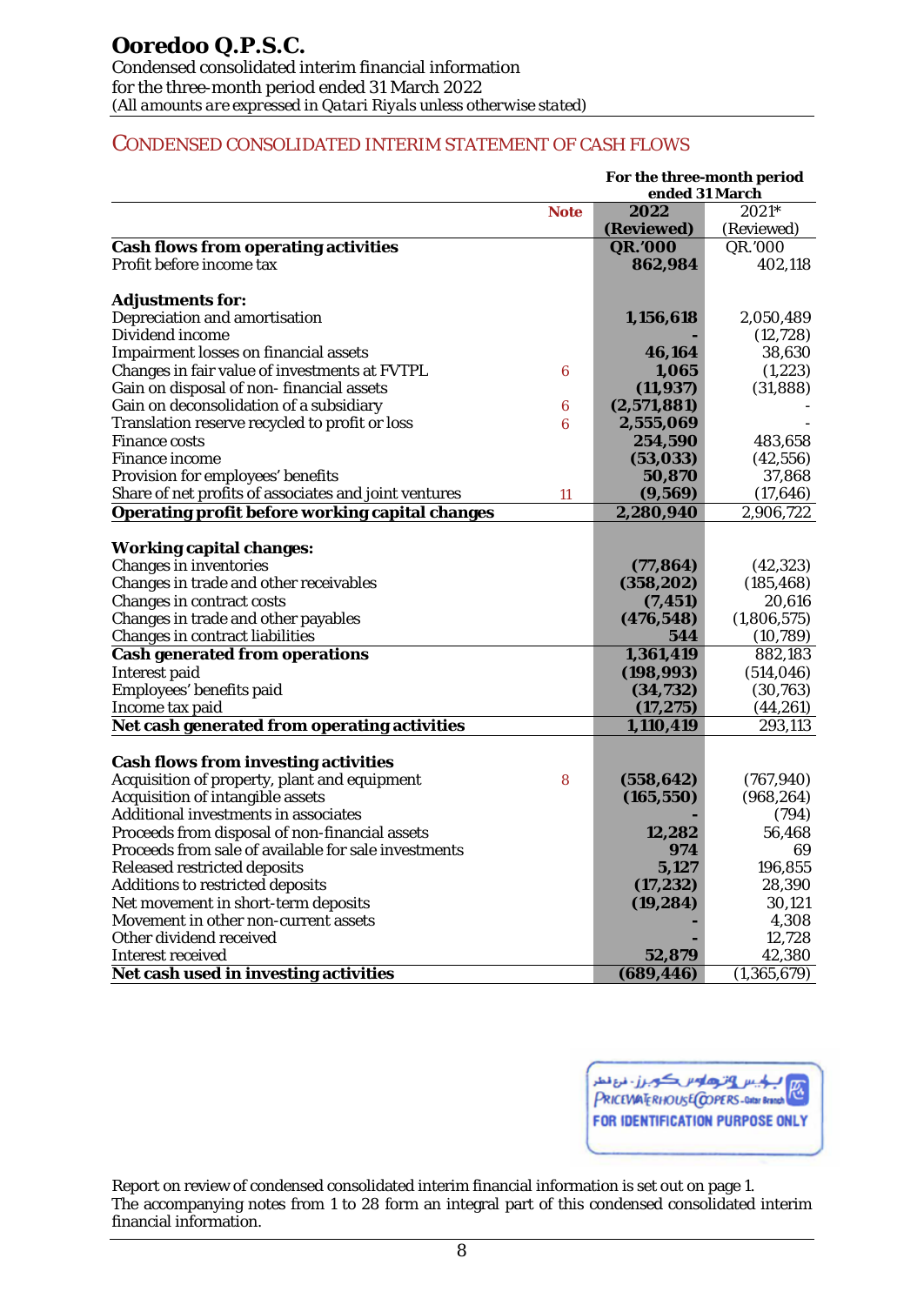# CONDENSED CONSOLIDATED INTERIM STATEMENT OF CASH FLOWS (CONTINUED)

|                                                             |             | For the three-month period<br>ended 31 March |             |
|-------------------------------------------------------------|-------------|----------------------------------------------|-------------|
|                                                             | <b>Note</b> | 2022                                         | $2021*$     |
|                                                             |             | (Reviewed)                                   | (Reviewed)  |
|                                                             |             | <b>QR.'000</b>                               | QR.'000     |
| <b>Cash flows from financing activities</b>                 |             |                                              |             |
| Proceeds from loans and borrowings                          |             | 539,645                                      | 649,074     |
| Repayments of loans and borrowings                          |             | (727, 101)                                   | (3,937,711) |
| Principal element of lease payments                         | 20          | (193, 706)                                   | (242, 916)  |
| Proceeds from disposal of stake in a subsidiary             |             | 1,409,261                                    |             |
| Additions to deferred financing costs                       |             |                                              | (316)       |
| Dividend paid to shareholders of the parent                 | 16          | (960, 960)                                   | (800, 800)  |
| Dividends paid to non-controlling interests in subsidiaries |             | (75, 440)                                    | (113,004)   |
| Movement in other non-current liabilities                   |             |                                              | (360, 471)  |
| Net cash used in financing activities                       |             | (8, 301)                                     | (4,806,144) |
|                                                             |             |                                              |             |
| Net increase/(decrease) in cash and cash equivalents        |             | 412,672                                      | (5,878,710) |
| Effect of exchange rate fluctuations                        |             | (2,739)                                      | 608,668     |
| Cash and cash equivalents at the beginning of the period    |             | 10,676,223                                   | 14,609,483  |
| Cash and cash equivalents at the end of the period          | 14          | 11,086,156                                   | 9,339,441   |

\* Refer to note 28 for details regarding certain reclassifications.

<mark>ب کوبر رونز دیا ہے سرز - ذرع ذعار</mark><br>PRICEVIATERHOUSE(COPERS - Outer Branch FOR IDENTIFICATION PURPOSE ONLY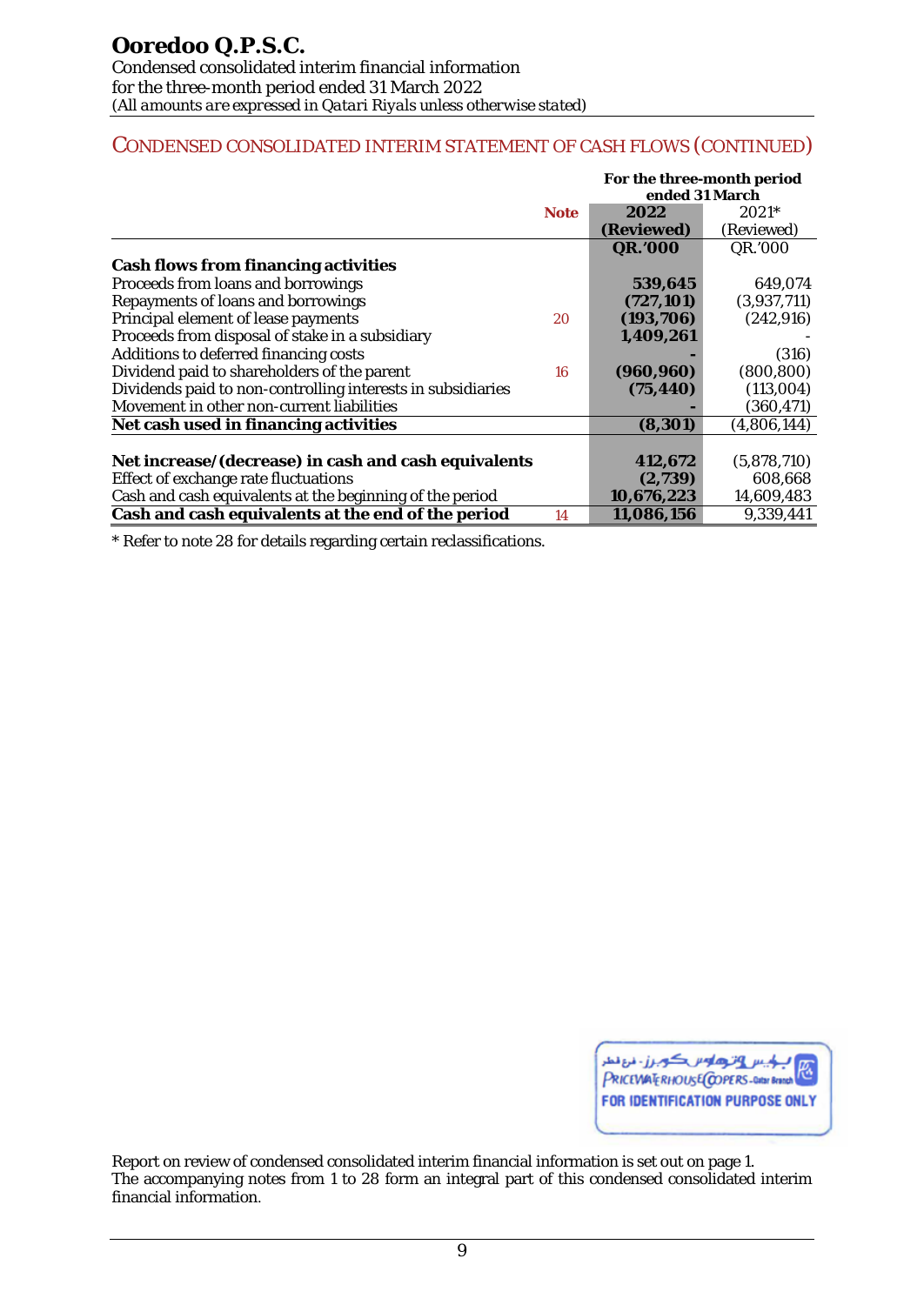#### 1. REPORTING ENTITY

Qatar Public Telecommunications Corporation (the "Corporation") was formed on 29 June 1987 domiciled in the State of Qatar by Law No. 13 of 1987 to provide domestic and international telecommunication services within the State of Qatar. The Company's registered office is located at 100 Westbay Tower, Doha, State of Qatar.

The Corporation was transformed into a Qatari Shareholding Company under the name of Qatar Telecom (Qtel) Q.S.C. (the "Company") on 25 November 1998, pursuant to Law No. 21 of 1998.

In June 2013, the legal name of the Company was changed to Ooredoo Q.S.C. This change had been duly approved by the shareholders at the Company's extraordinary general assembly meeting held on 31 March 2013.

The Company changed its legal name from Ooredoo Q.S.C. to Ooredoo Q.P.S.C. to comply with the provisions of the new Qatar Commercial Companies Law issued on 7 July 2015.

The Company is a telecommunications service provider licensed by the Communications Regulatory Authority (CRA) (formerly known as Supreme Council of Information and Communication Technology (ictQATAR)) to provide both fixed and mobile telecommunications services in the state of Qatar. As a licensedservice provider, the conduct and activities of the Company are regulated by CRA pursuant to Law No. 34 of 2006 (Telecommunications Law) and the Applicable Regulatory Framework.

During 2021, the Qatar Commercial law number 11 of 2015 has been amended by Law number 8 of 2021. The management assessed the compliance of the Company and the required changes to the Article of the Association was amended in the Extraordinary General Assembly Meeting held on 8 March 2022.

The Company and its subsidiaries (together referred to as the "Group") provides domestic and international telecommunication services in Qatar and elsewhere in the Asia and Middle East and North African (MENA) region. Qatar Holding L.L.C. is the Parent Company of the Group. Qatar Holding L.L.C. is controlled by Qatar Investment Authority - the sovereign wealth fund of the State of Qatar - (the "Ultimate parent").

In line with an amendment issued by Qatar Financial Markets Authority ("QFMA"), effective from May 2018, listed entities are required to comply with the Qatar Financial Markets Authority's law and relevant legislations including Governance Code for Companies & Legal Entities Listed on the Main Market (the "Governance Code"). The Group has taken appropriate steps to comply with the requirements of the Governance Code.

The condensed consolidated interim financial information of the Group for the three-month period ended 31 March 2022 were authorised for issuance in accordance with a resolution of the Board of Directorsof the Group on 27 April 2022.

#### 2. BASIS OF PREPARATION

The condensed consolidated interim financial information for the three-month period ended 31 March 2022 has been prepared in accordance with International Accounting Standard 34 'Interim Financial Reporting'(" $[AA\$  $34"$ ).

The condensed consolidated interim financial information is prepared in Qatari Riyals, which is the Company's functional and Group's presentation currency, and all values are rounded to the nearest thousands (QR.'000) except when otherwise indicated.

The condensed consolidated interim financial information does not include all information and disclosures required in the annual consolidated financial statements and should be read in conjunction with the Group's annual consolidated financial statements for the year ended 31 December 2021. In addition, results for the three-month period ended 31 March 2022 are not necessarily indicative of the results that may be expected for the financial year ending 31 December 2022.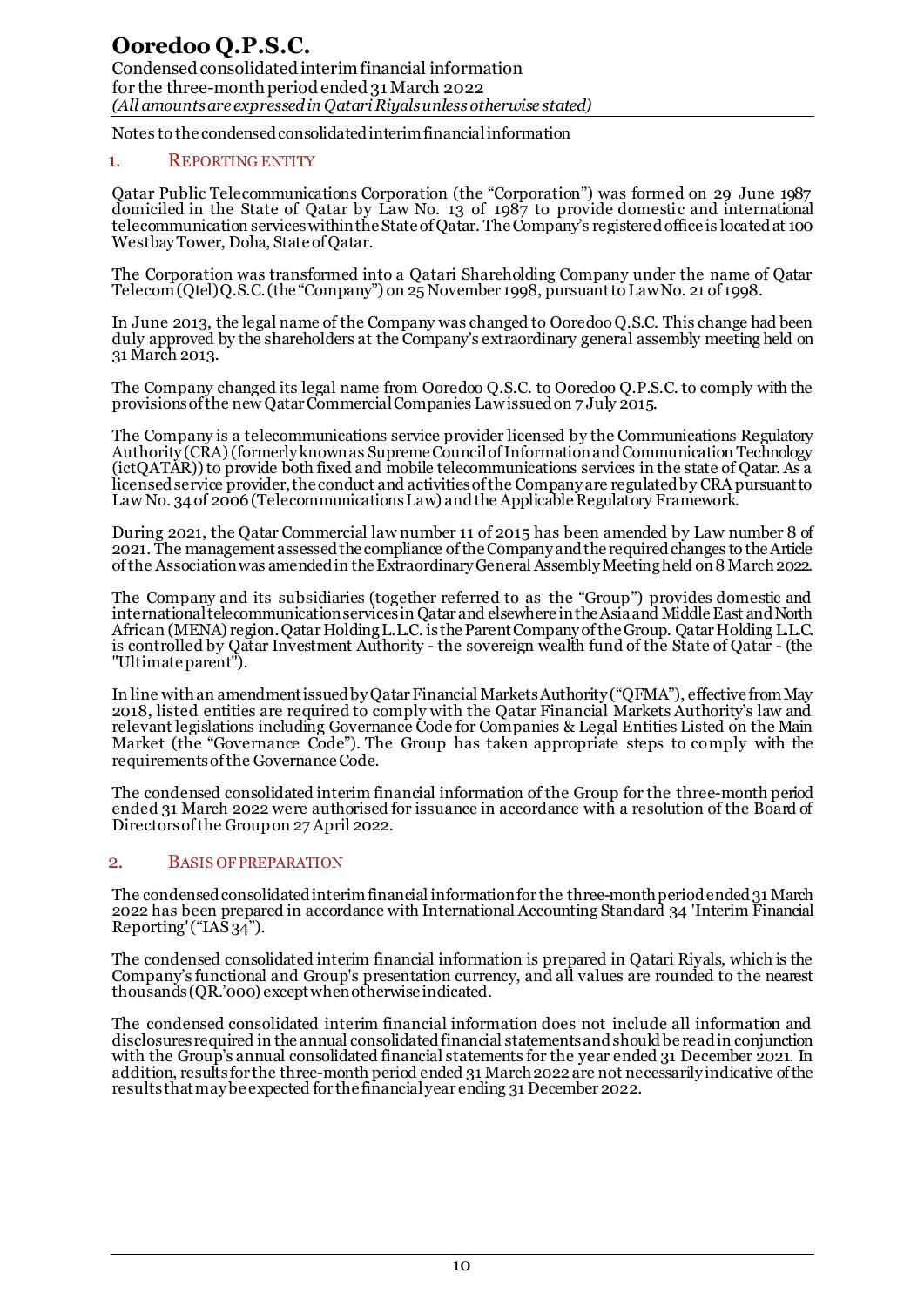# **Ooredoo Q.P.S.C.**

Condensed consolidated interim financial information for the three-month period ended 31 March 2022 *(All amounts are expressed in Qatari Riyals unless otherwise stated)*

Notes to the condensed consolidated interim financial information

#### 2. BASIS OF PREPARATION (CONTINUED)

### *Judgments, estimates and risk management*

The preparation of the condensed consolidated interim financial information requires management to make judgments, estimates and assumptions that affects the application of accounting policies and the reported amounts of assets, liabilities, income and expenses. Actual results may differ from these estimates. The significant judgments made by management in applying the Group's accounting policies, the key sources of estimation uncertainty and financial risk management objectives and policies were the same as those that applied to the Group's annual consolidated financial statements for the year ended 31 December 2021, except those discussed in Note 3.1.

#### 3. SIGNIFICANT ACCOUNTING POLICIES

The accounting policies used in the preparation of this condensed consolidated interim financial information are consistent with those used in the preparation of the Group's annual consolidated financial statements for the year ended 31 December 2021, and the notes attached thereto, except for the adoption of certain new and revised standards, that became effective in the current period as set out below and as disclosed in Note 3.1.

#### *Changes to significant accounting policies*

# 1. *New and amended standards adopted by the Group*

A number of new or amended standards became applicable for the current reporting period, and the Group has applied the following standards and amendments for the first time for their annual reporting period commencing 1 January 2022:

- Property, Plant & Equipment: proceeds before intended use –Amendments to IAS 16
- Reference to the conceptual framework Amendments to IFRS  $3$
- Onerous contracts cost of fulfilling a contract, amendments to  $IAS$  37
- Annual Improvements to IFRS Standards 2018–2020

The amendments listed above did not have a material impact on the amounts recognised in prior periods and are not expected to significantly affect the current period.

#### *2. Impact of new standards (issued but not yet adopted by the Group)*

Certain new accounting standards and interpretations have been published that are not mandatory for the current reporting period and have not been adopted by the Group. The management of the Group is in the process of assessing the impact of these new standards, interpretation and amendments which will be adopted in the Group's financial statement as and when they are applicable.

# 4. REVENUE

|                                     | For the three-month period<br>ended 31 March |            |
|-------------------------------------|----------------------------------------------|------------|
|                                     | 2021<br>2022                                 |            |
|                                     | (Reviewed)                                   | (Reviewed) |
|                                     | <b>QR.'000</b>                               | QR.'000    |
|                                     |                                              |            |
| Revenue from rendering of services  | 5,103,704                                    | 6,776,232  |
| Sale of telecommunication equipment | 402,397                                      | 368,949    |
| Equipment rental revenue            | 38,863                                       | 52,181     |
|                                     | 5,544,964                                    | 7,197,362  |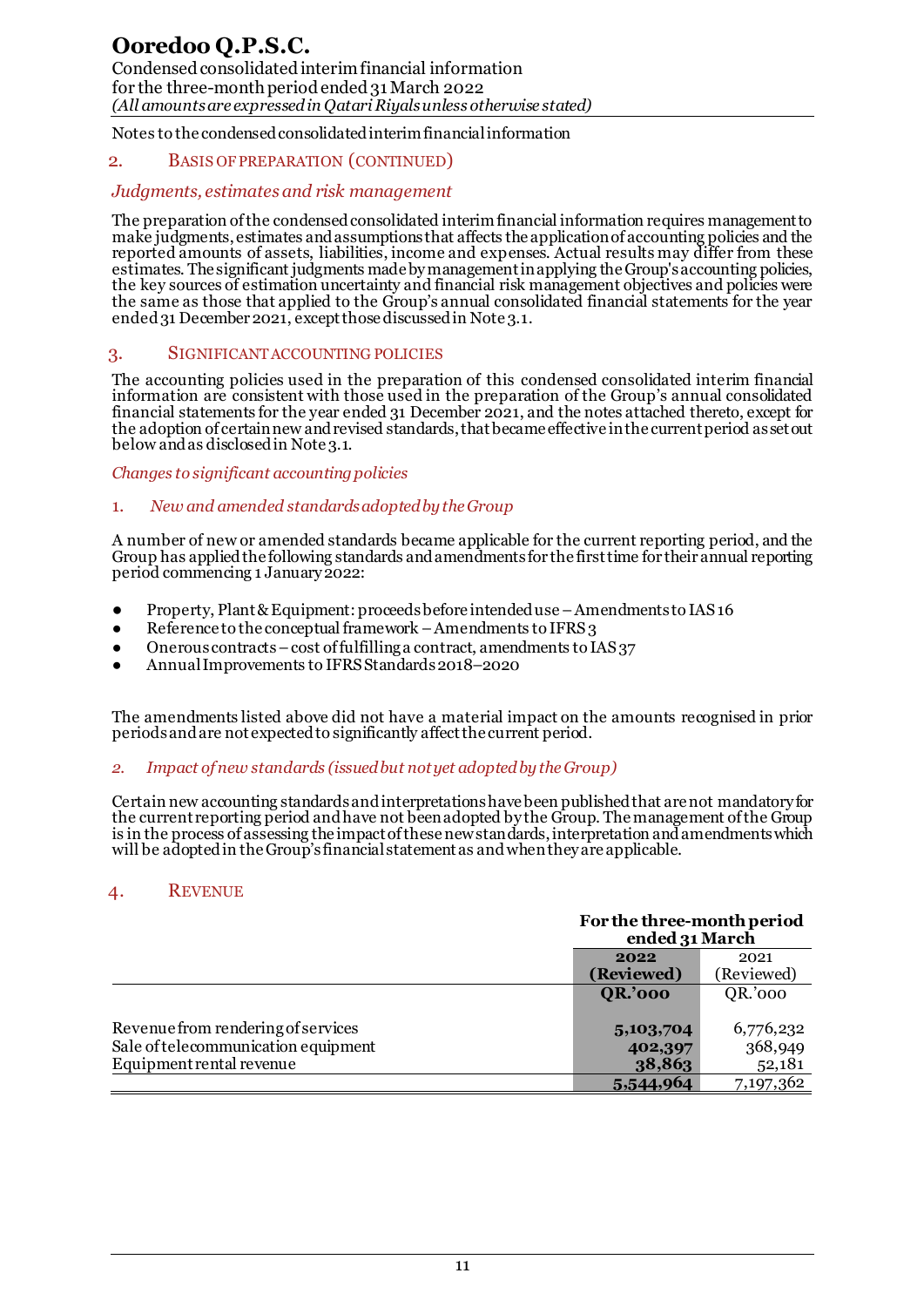Condensed consolidated interim financial information for the three-month period ended 31 March 2022 *(All amounts are expressed in Qatari Riyals unless otherwise stated)*

Notes to the condensed consolidated interim financial information

# 4. REVENUE (CONTINUED)

## **For the three-month period <u>ended 31 March</u> 2022 (Reviewed)** (Reviewed) **QR.'000** QR.'000 Over time 5,142,567 6,828,413<br>At a point in time 402,397 368,949 At a point in time **402,397 5,544,964** 7,197,362

# 5. NETWORK, INTERCONNECT AND OTHER OPERATING EXPENSES

|                                                                | For the three-month period<br>ended 31 March |             |
|----------------------------------------------------------------|----------------------------------------------|-------------|
|                                                                | 2022                                         | $2021*$     |
|                                                                | (Reviewed)                                   | (Reviewed)  |
|                                                                | <b>QR.'000</b>                               | QR.'000     |
|                                                                |                                              |             |
| Cost of equipment sold and other services                      | 713,310                                      | 658,200     |
| Outpayments and interconnect charges                           | 435,075                                      | 553,986     |
| Regulatory and related fees                                    | 370,617                                      | 593,246     |
| Network operation and maintenance                              | 374,077                                      | 591,538     |
| Rentals and utilities                                          | 159,250                                      | 311,495     |
| Marketing costs and sponsorship                                | 125,587                                      | 149,759     |
| Commission on cards                                            | 161,607                                      | 157,300     |
| Legal and professional fees                                    | 69,448                                       | 39,490      |
| Reversal of provision for obsolete and slow-moving inventories | (1,519)                                      | (15, 645)   |
| Other expenses                                                 | 117,208                                      | 175,785     |
|                                                                | 2,524,660                                    | 3, 215, 154 |

\* Refer to note 28 for details regarding certain reclassifications.

# 6 OTHER GAINS / (LOSSES) – NET

|                                                                                                                                           | For the three-month period<br>ended 31 March |                          |
|-------------------------------------------------------------------------------------------------------------------------------------------|----------------------------------------------|--------------------------|
|                                                                                                                                           | 2022                                         | $2021*$                  |
|                                                                                                                                           | (Reviewed)                                   | (Reviewed)               |
|                                                                                                                                           | <b>QR.'000</b>                               | QR.'000                  |
| Gain on sale of non-financial assets<br>Change in fair value of derivatives – net<br>Unrealized (loss)/gain on equity investment at FVTPL | 11,937<br>(45)<br>(1,065)                    | 31,888<br>7,360<br>1,223 |
| Foreign currency loss – net                                                                                                               | (2,574,110)                                  | (271, 120)               |
| Gain on deconsolidation of a subsidiary (i)                                                                                               | 2,571,881                                    |                          |
| Miscellaneous $(\text{loss})$ – net                                                                                                       | (8,617)                                      | (28, 572)                |
|                                                                                                                                           | (19)                                         | $\left( 259,221\right)$  |

\* Refer to note 28 for details regarding certain reclassifications.

(i) Merger between Indosat Ooredoo ("IO") and PT Hutchison 3 Indonesia

On 4 January 2022, one of the subsidiaries of the Group namely IO completed a statutory merger with PT Hutchison 3 Indonesia ("H3I"), the Indonesian subsidiary of CK Hutchison Holdings Limited ("CKH").

The merger was approved by the shareholders on 28 December 2021. However, the remaining ministry approvals to finalize the merger deal (Minister of Law and Human Rights and Ministry of Communication and Informatics) were only received on 4 January 2022. Accordingly, the merger was completed as of that date, and the Group lost control over IO in which the Group had 65% shareholding via Ooredoo Asia -its fully owned subsidiary, when the new board of directors came into effect.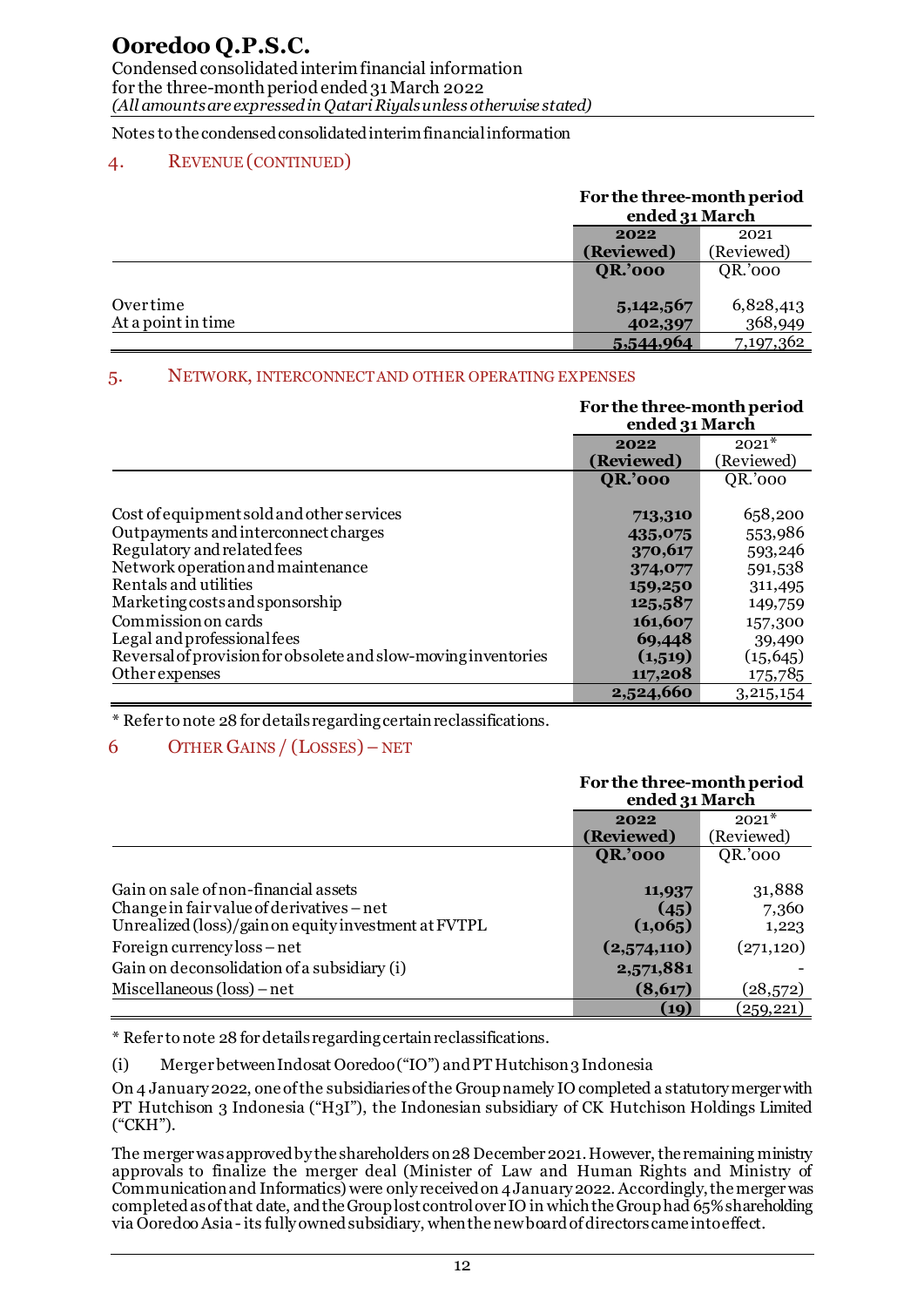# 6 OTHER GAINS/(LOSSES)– NET (CONTINUED)

On the same day of merger closing, CK Hutchison Group acquired a 50% shareholding in Ooredoo Hutchison Asia ("OHA")(previously known as Ooredoo Asia). Following this restructuring, theGroup and CK Hutchison Group each owns50% of OHA, based on which Ooredoo Group and CK Hutchison Group now have joint control over 65.6% ownership stake in the merged Company via OHA.

The merger has resulted in the deconsolidation of IO and the recognition of the retained interest as investment in a joint venture with effective ownership of 32.8%.

Below is the carrying amounts of IO's assets and liabilities as at the date of the merger:

|                                                                        | <b>QR.'000</b> |
|------------------------------------------------------------------------|----------------|
| Property, plant and equipment                                          | 8,560,998      |
| Intangible assets, goodwill and long-term prepayments                  | 5,477,053      |
| Right-of-use assets                                                    | 3,051,059      |
| Investment properties                                                  | 56,816         |
| Investment in associates and joint ventures                            | 71,309         |
| Financialassets-equityinstruments                                      | 96,716         |
| Other non-current assets                                               | 634,429        |
| Deferred tax assets                                                    | 171,518        |
| Inventories                                                            | 4,628          |
| Contract costs                                                         | 21,393         |
| Trade and other receivables                                            | 1,403,152      |
| <b>Bankbalances and cash</b>                                           | 1,044,340      |
| Assetsheldforsale                                                      | 300,492        |
| <b>Total Assets</b>                                                    | 20,893,903     |
|                                                                        |                |
| Loans and borrowings                                                   | 4,343,615      |
| Employees' benefits                                                    | 118,695        |
| <b>Lease</b> liabilities                                               | 4,336,974      |
| Deferred taxliabilities                                                | 267,962        |
| Other non-current liabilities                                          | 974,244        |
| Contract liabilities                                                   | 49,679         |
| Trade and other payables                                               | 4,127,166      |
| Deferred income                                                        | 694,829        |
| Income tax payable                                                     | 4,999          |
| Liabilities directly associated with assets held for sale              | 5,149          |
| <b>Intercompany payables</b>                                           | 10,756         |
| <b>Total Liabilities</b>                                               |                |
|                                                                        | 14,934,068     |
| <b>Net assets</b>                                                      | 5,959,835      |
| Non-controlling interest<br>Carrying amount of net assets derecognized | (1,206,108)    |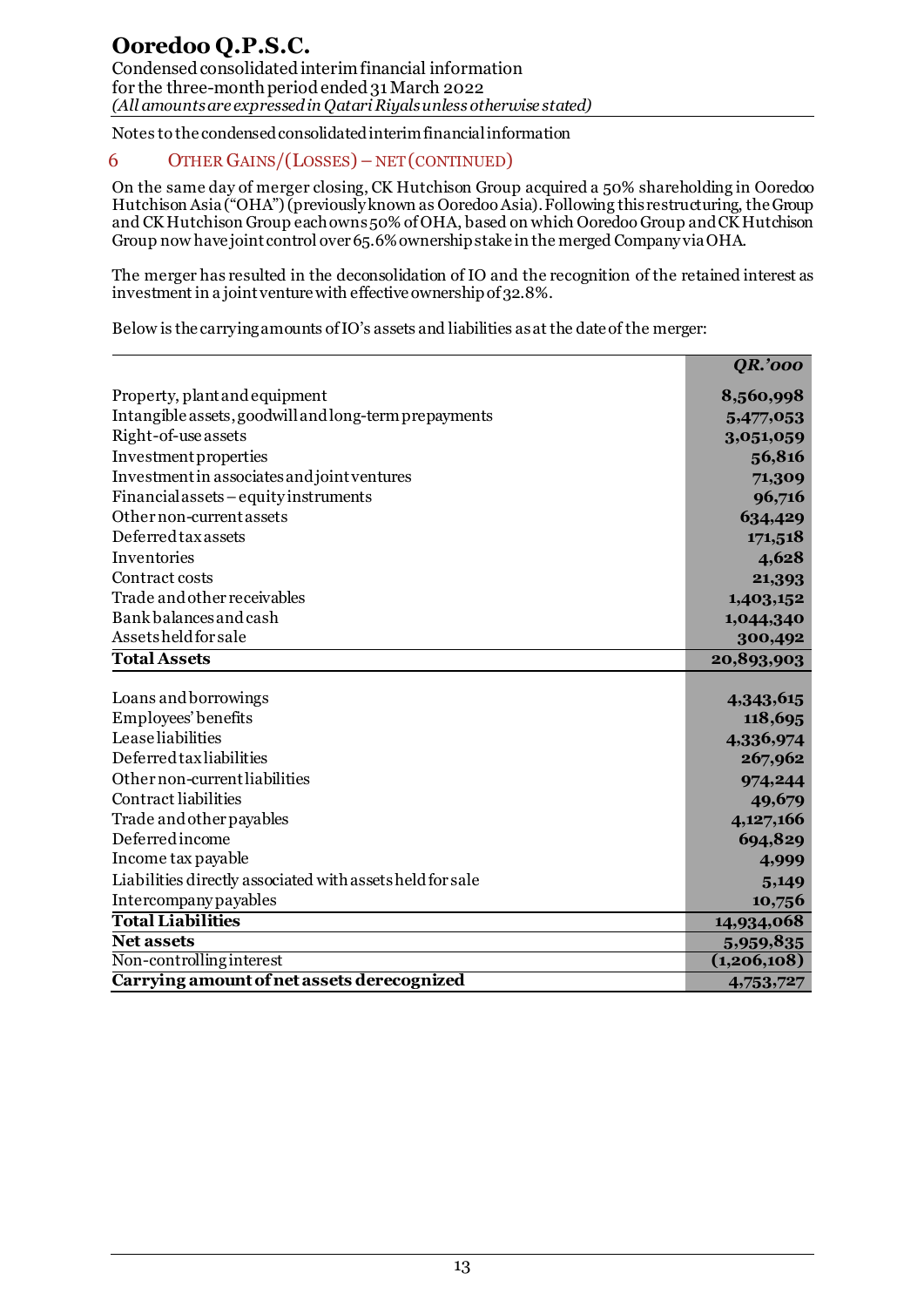# 6 OTHER GAINS/(LOSSES)– NET (CONTINUED)

Below is the calculation of the gain on the deconsolidation:

|                                                                       | <b>QR.'000</b> |
|-----------------------------------------------------------------------|----------------|
| Consideration received or receivable:                                 |                |
| Fair value of retained interest in Ooredoo Hutchison Asia*            | 5,916,347      |
| Cash received                                                         | 1,409,261      |
| <b>Total consideration</b>                                            | 7,325,608      |
| Carrying amount of net assets derecognized                            | (4,753,727)    |
| Gain on sale before recycling of foreign currency translation reserve | 2,571,881      |
| Recycling of foreign currency translation reserve                     | (2,555,069)    |
| Gain on deconsolidation                                               | 16,812         |

\* The fair value of the retained interest in Ooredoo HutchisonAsia is derived from the quoted price of IOH's shares on the effective merger date with appropriate consideration and adjustment for a control premium. Management exercised judgement and the control premium applied was determined to be 40%, which is a level 2 valuation technique.

# 7. BASIC AND DILUTED EARNINGS PER SHARE

Basic earnings per share is calculated by dividing the earnings for the period attributable to the shareholders of the parent by the weighted average number of shares outstanding during the period.

There were no potentially dilutive shares outstanding at any time during the period and, therefore, the dilutive earnings per share is equal to the basic earnings per share.

|                                                                  | For the three-month period<br>ended 31 March |            |
|------------------------------------------------------------------|----------------------------------------------|------------|
|                                                                  | 2022                                         | 2021       |
|                                                                  | (Reviewed)                                   | (Reviewed) |
| Profit for the period attributable to shareholders of the parent |                                              |            |
| (QR, 000)                                                        | 659,116                                      | 193,230    |
| Weighted average number of shares (In '000)                      | 3,203,200                                    | 3,203,200  |
| Basic and diluted earnings per share $(QR)$                      | 0.21                                         | 0.06       |

# 8. PROPERTY, PLANT AND EQUIPMENT

|                                                           | 31 March       | 31 December |
|-----------------------------------------------------------|----------------|-------------|
|                                                           | 2022           | 2021        |
|                                                           | (Reviewed)     | (Audited)   |
|                                                           | <b>QR.'000</b> | QR.'000     |
|                                                           |                |             |
| Net book value at beginning of the period/year            | 14,868,664     | 26,120,103  |
| Derecognition of previously held interest in a subsidiary |                | (115,711)   |
| Additions                                                 | 345,328        | 4,736,420   |
| Disposals                                                 | (345)          | (214,538)   |
| Reclassification                                          | (27, 896)      | (226, 727)  |
| Depreciation for the period/year                          | (744, 048)     | (5,309,905) |
| Impairment made during the period/year                    |                | (733,539)   |
| Related to assets held for sale                           |                | (8,560,998) |
| Exchange adjustments                                      | (78, 951)      | (826, 441)  |
| Carrying value at the end of the period/year              | 14,362,752     | 14,868,664  |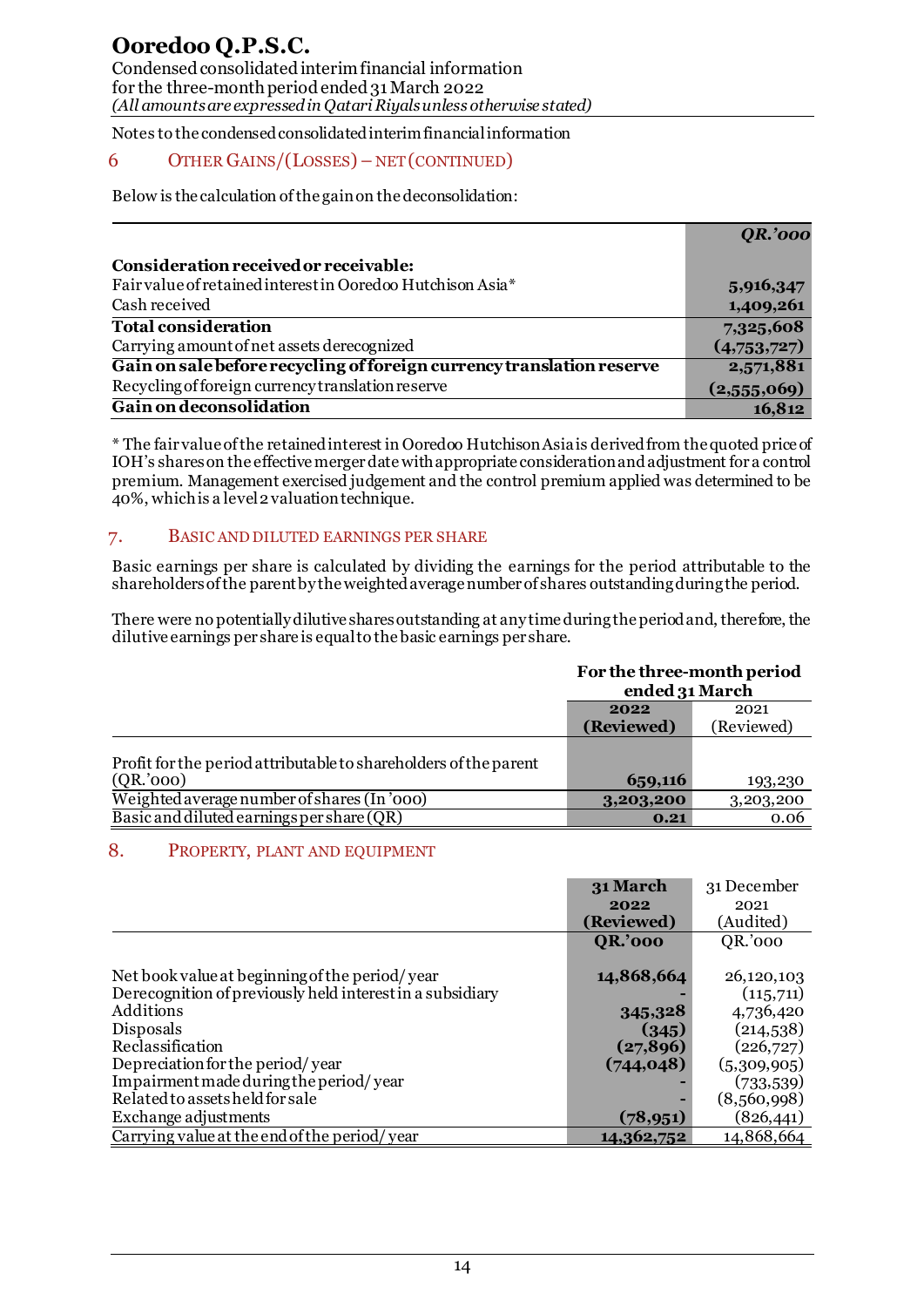for the three-month period ended 31 March 2022 *(All amounts are expressed in Qatari Riyals unless otherwise stated)*

# Notes to the condensed consolidated interim financial information

### 9. INTANGIBLE ASSETS, GOODWILL AND LONG-TERM PREPAYMENTS

|                                                     | 31 March       | 31 December |
|-----------------------------------------------------|----------------|-------------|
|                                                     | 2022           | 2021        |
|                                                     | (Reviewed)     | (Audited)   |
|                                                     | <b>QR.'000</b> | QR.'000     |
|                                                     |                |             |
| Net book value at beginning of the period/year      | 18,088,422     | 26,454,938  |
| Additions                                           | 47,207         | 407,723     |
| Disposals                                           |                | (777)       |
| Reclassification from property, plant and equipment | 27,896         | 121,082     |
| Amortisation for the period/year                    | (271, 915)     | (1,455,566) |
| Impairment during the period/year                   | -              | (1,085,698) |
| Related to assets held for sale                     | -              | (5,477,053) |
| Exchange adjustment                                 | (112,067)      | (876, 227)  |
| Carrying value at the end of the period/ year       | 17,779,543     | 18,088,422  |

#### 10. RIGHT-OF-USE ASSETS

The Group leases numerous assets including land and buildings, exchange and network assets, subscriber apparatus and other equipment, and Indefeasible rights-of-use (IRU) assets. The lease term ranges from 2 to 20 years (2021: 2 to 20 years).

|                                                           | 31 March       | 31 December   |
|-----------------------------------------------------------|----------------|---------------|
|                                                           | 2022           | 2021          |
|                                                           | (Reviewed)     | (Audited)     |
|                                                           | <b>QR.'000</b> | QR.'000       |
|                                                           |                |               |
| Net book value at beginning of the period/year            | 2,860,655      | 6,710,353     |
| Derecognition of previously held interest in a subsidiary |                | (7,436)       |
| Additions                                                 | 134,200        | 1,899,342     |
| Disposals                                                 |                | (217, 102)    |
| Amortisation during the period/year                       | (137,503)      | (1, 195, 776) |
| Reclassification from/(to) property, plant and equipment  |                | (37, 897)     |
| Reduction on early termination                            | (176, 816)     | (123, 413)    |
| Impairment during the period/year                         |                | (581, 227)    |
| Related to assets held for sale                           |                | (3,051,059)   |
| Exchange adjustments                                      | (17, 822)      | (535, 130)    |
| Carrying value at the end of the period/year              | 2,662,714      | 2,860,655     |

#### 11. INVESTMENT IN ASSOCIATES AND JOINT VENTURES

The following table presents the summarised financial information of the Group's investment in associates and joint ventures.

|                                       |                  | 31 March       |                | 31 December |
|---------------------------------------|------------------|----------------|----------------|-------------|
|                                       |                  | 2022           |                | 2021        |
|                                       |                  | (Reviewed)     |                | (Audited)   |
|                                       | <b>QR.'000</b>   | <b>QR.'000</b> | <b>QR.'000</b> | QR.'000     |
|                                       | Ooredoo          |                |                |             |
|                                       | <b>Hutchison</b> |                |                |             |
|                                       | Asia             | <b>Others</b>  | <b>Total</b>   |             |
| Group's share in associates and joint |                  |                |                |             |
| ventures statement of financial       |                  |                |                |             |
| position:                             |                  |                |                |             |
| Current assets                        | 1,501,464        | 1,371,002      | 2,872,466      | 1,312,353   |
| Non-current assets                    | 14,446,055       | 2,427,404      | 16,873,459     | 2,440,787   |
| Current liabilities                   | (4,654,724)      | (819, 983)     | (5,474,707)    | (776, 661)  |
| Non-current liabilities               | (7,075,760)      | (2,238,072)    | (9,313,832)    | (2,238,396) |
|                                       |                  |                |                |             |
| Net assets                            | 4,217,035        | 740,351        | 4,957,386      | 738,083     |
| Goodwill                              | 1,705,920        | 904,184        | 2,610,104      | 908,071     |
| Carrying amount of the investment     | 5,922,955        | 1,644,535      | 7,567,490      | 1,646,154   |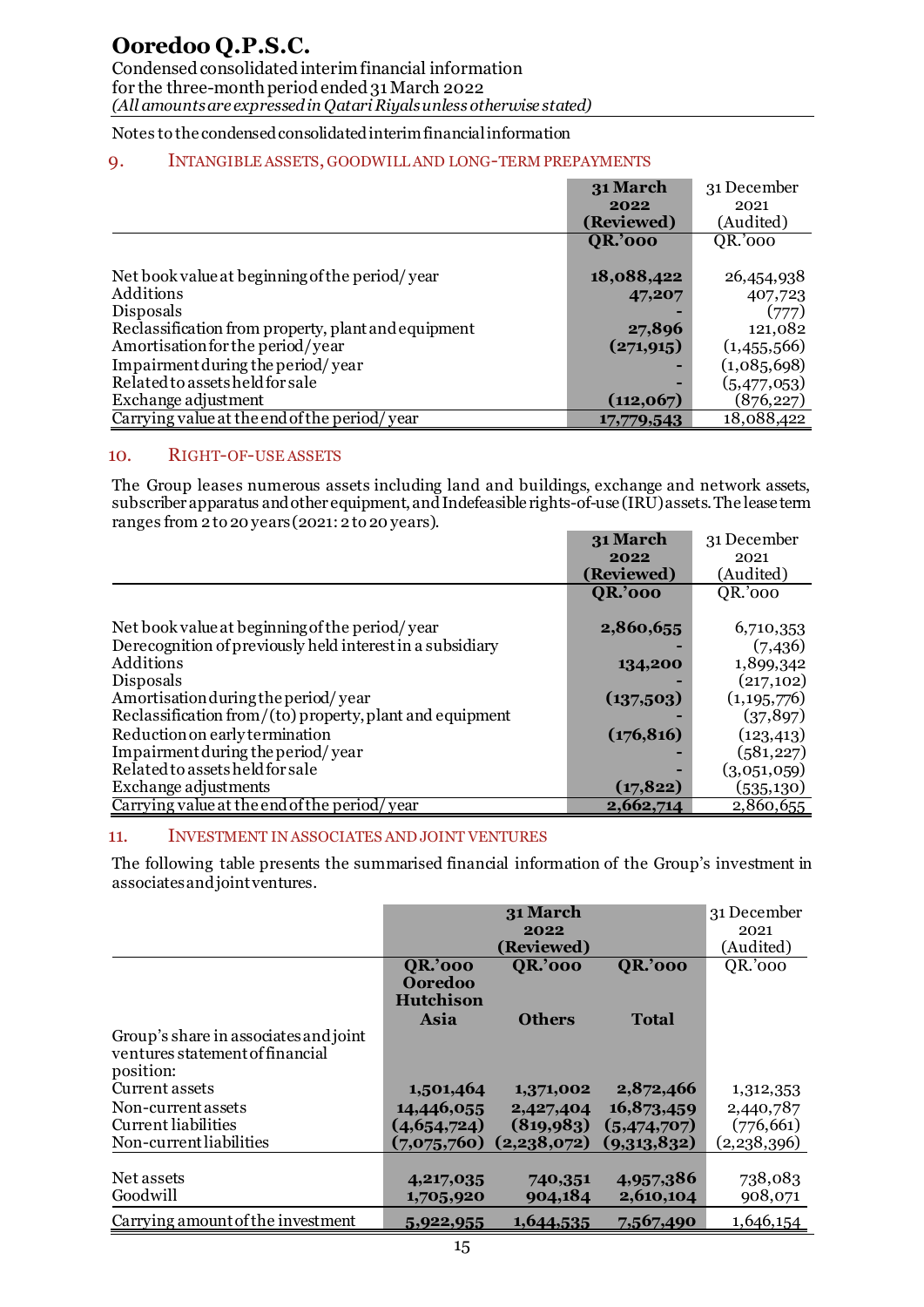# **Ooredoo Q.P.S.C.**

Condensed consolidated interim financial information for the three-month period ended 31 March 2022 *(All amounts are expressed in Qatari Riyals unless otherwise stated)*

Notes to the condensed consolidated interim financial information

#### 11. INVESTMENT IN ASSOCIATES AND JOINT VENTURES (CONTINUED)

|                                          | For the three-month period ended 31 March |                |                |            |
|------------------------------------------|-------------------------------------------|----------------|----------------|------------|
|                                          |                                           | 2022           |                | 2021       |
|                                          | <b>Ooredoo</b>                            |                |                |            |
|                                          | <b>Hutchison</b>                          |                |                |            |
|                                          | Asia                                      | <b>Others</b>  | <b>Total</b>   |            |
|                                          | (Reviewed)                                | (Reviewed)     | (Reviewed)     | (Reviewed) |
|                                          | <b>QR.'000</b>                            | <b>QR.'000</b> | <b>QR.'000</b> | QR.'000    |
|                                          |                                           |                |                |            |
| Share in revenues of associates and      |                                           |                |                |            |
| joint ventures                           | 905,890                                   | 425,302        | 1,331,192      | 388,416    |
| Share in results of associates and joint |                                           |                |                |            |
| ventures                                 | 6,608                                     | 2,961          | 9,569          | 17,646     |

The carrying amount of equity-accounted investments has changed as follows in the three months to March 2022:

|                                      | 31 March          | 31 December |
|--------------------------------------|-------------------|-------------|
|                                      | 2022              | 2021        |
|                                      | (Reviewed)        | (Audited)   |
|                                      | <b>QR.'000</b>    | QR.'000     |
|                                      |                   |             |
| At 1 January                         | 1,646,154         | 1,695,507   |
| Additions                            | 5,916,347         | 809         |
| Share of results for the period/year | 9,569             | 80,462      |
| Other comprehensive loss             | (4,579)           | (40,425)    |
| Change in non-controlling interest   |                   | 1,348       |
| Dividend received                    | -                 | (18, 854)   |
| Related to liability assets for sale |                   | (71, 309)   |
| Exchange adjustment                  | $\left( 1\right)$ | (1,384)     |
|                                      | 7,567,490         | 1,646,154   |

As a result of the merger that took place on 4 January 2022 between IO and PT Hutchison 3 Indonesia (note 6), the Group deconsolidated IO and recognized the retained interest as an investment in a joint venture. A 'Notional Purchase Price Allocation' (NPPA) has been undertaken at the Group level. As the deal was only finalised on 4 January 2022, provisional figures were used at 31 March 2022.

#### 12. FINANCIAL ASSETS – EQUITY INSTRUMENTS

|                                                | 31 March       | 31 December |
|------------------------------------------------|----------------|-------------|
|                                                | 2022           | 2021        |
|                                                | (Reviewed)     | (Audited)   |
|                                                | <b>QR.'000</b> | QR.'000     |
| Investment in equity instruments designated at |                |             |
| <b>FVTOCI</b> (i)                              | 716,285        | 682,195     |
| Financial assets measured at FVTPL             | 1,845          | 3,883       |
|                                                | 718,130        | 686,078     |

(i) The Group's financial assets comprise of investment in a telecommunication related company with fair value of QR. 434,819thousand (2021: QR. 422,242 thousand), investment in venture capital funds and other private equity funds. The investment in hedge funds is accounted for at fair value through the statement of profit or loss (FVTPL).

Other investments are accounted for at fair value through other comprehensive income (FVTOCI). The Group has elected to designate these investments in equity instruments as at FVTOCI as these investments are held for medium to long-term strategic purposes and not held for trading.

Further, management believes that recognising short-term fluctuations in the fair value of these investments in the condensed consolidated interim statement of profit or loss would not be consistent with the Group's strategy.

Further information about the fair value of these investments is disclosed in Note 27.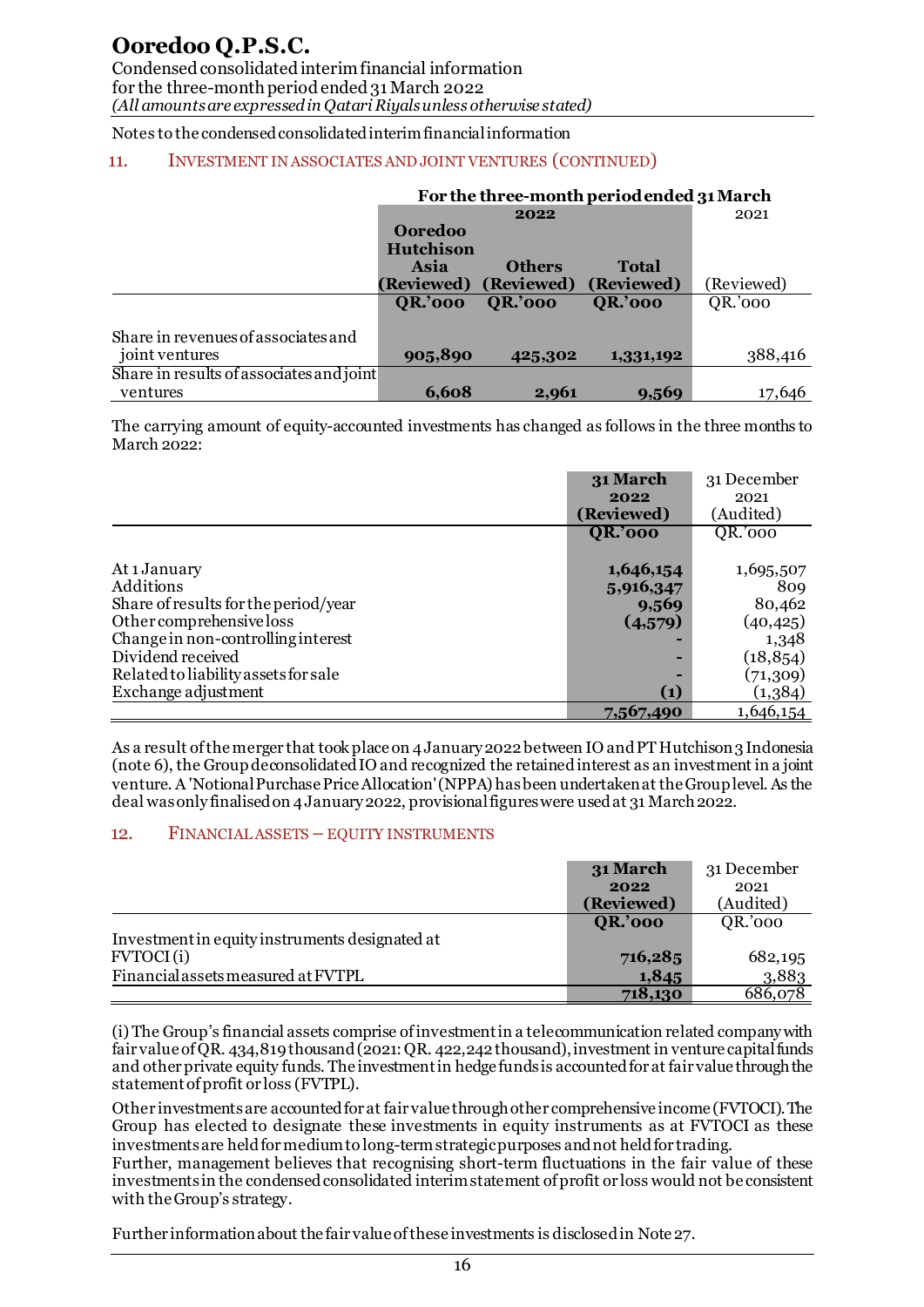# 13. TRADE AND OTHER RECEIVABLES

|                                                             | 31 March       | 31 December |
|-------------------------------------------------------------|----------------|-------------|
|                                                             | 2022           | $2021*$     |
|                                                             | (Reviewed)     | (Audited)   |
|                                                             | <b>QR.'000</b> | QR.'000     |
|                                                             |                |             |
| Trade receivables – net of impairment allowances            | 2,548,554      | 2,469,067   |
| Other receivables – net of impairment allowances and        |                |             |
| prepayments                                                 | 1,650,558      | 1,534,498   |
| Contract assets – net of impairment allowances              | 134,937        | 122,660     |
| Unbilled subscriber revenue - net of impairment allowances  | 807,847        | 675,186     |
| Amounts due from international carriers – net of impairment |                |             |
| allowance                                                   | 419,439        | 449,899     |
| Positive fair value of derivative contracts (Note 27)       | 135            |             |
|                                                             | 5,561,470      | 5,251,310   |

\* Refer to note 28 fordetails regarding certain reclassifications.

# 14. BANK BALANCES AND CASH

For the purpose of the condensed consolidated interim statement of cash flows, cash and cash equivalents comprise the following items:

|                                                                                                                                          | For the three-month period<br>ended 31 March |                                        |
|------------------------------------------------------------------------------------------------------------------------------------------|----------------------------------------------|----------------------------------------|
|                                                                                                                                          | 2022<br>(Reviewed)                           | 2021<br>(Reviewed)                     |
|                                                                                                                                          | <b>QR.'000</b>                               | QR.'000                                |
| Bank balances and cash – net of impairment allowance<br>Less: deposits with maturity more than three months<br>Less: restricted deposits | 12,110,263<br>(332, 284)<br>(691, 823)       | 10,153,080<br>(102, 832)<br>(710, 807) |
| Cash and cash equivalents as per condensed consolidated interim<br>statement of cash flows                                               | 11,086,156                                   | 9,339,441                              |

Balances with banks are assessed to have low credit risk of default since these banks are highly regulated by the central banks of the respective countries.Accordingly, the Group estimates the loss allowance on balances with banks at the end of the reporting period at an amount equal to 12-month ECL. None of the balances with banks at the end of the reporting period are past due and taking into account the historical default experience and the current credit ratings of the banks, the Group has recorded an impairment loss of OR, 608 thousand during the period ended 31 March 2022 (2021: impairment reversal of QR. 746 thousand).

# 15. TRANSLATION RESERVE

The translation reserve comprises all foreign currency differences arising from the translation of the financial statements of foreign operations. During the current period, the movement was mainly coming from the Kuwaiti Dinar, Tunisian Dinar, and Algerian Dinar. In addition, the translation reserve decreased significantly as a result of the deconsolidation of the Indosat Ooredoo (Note 6).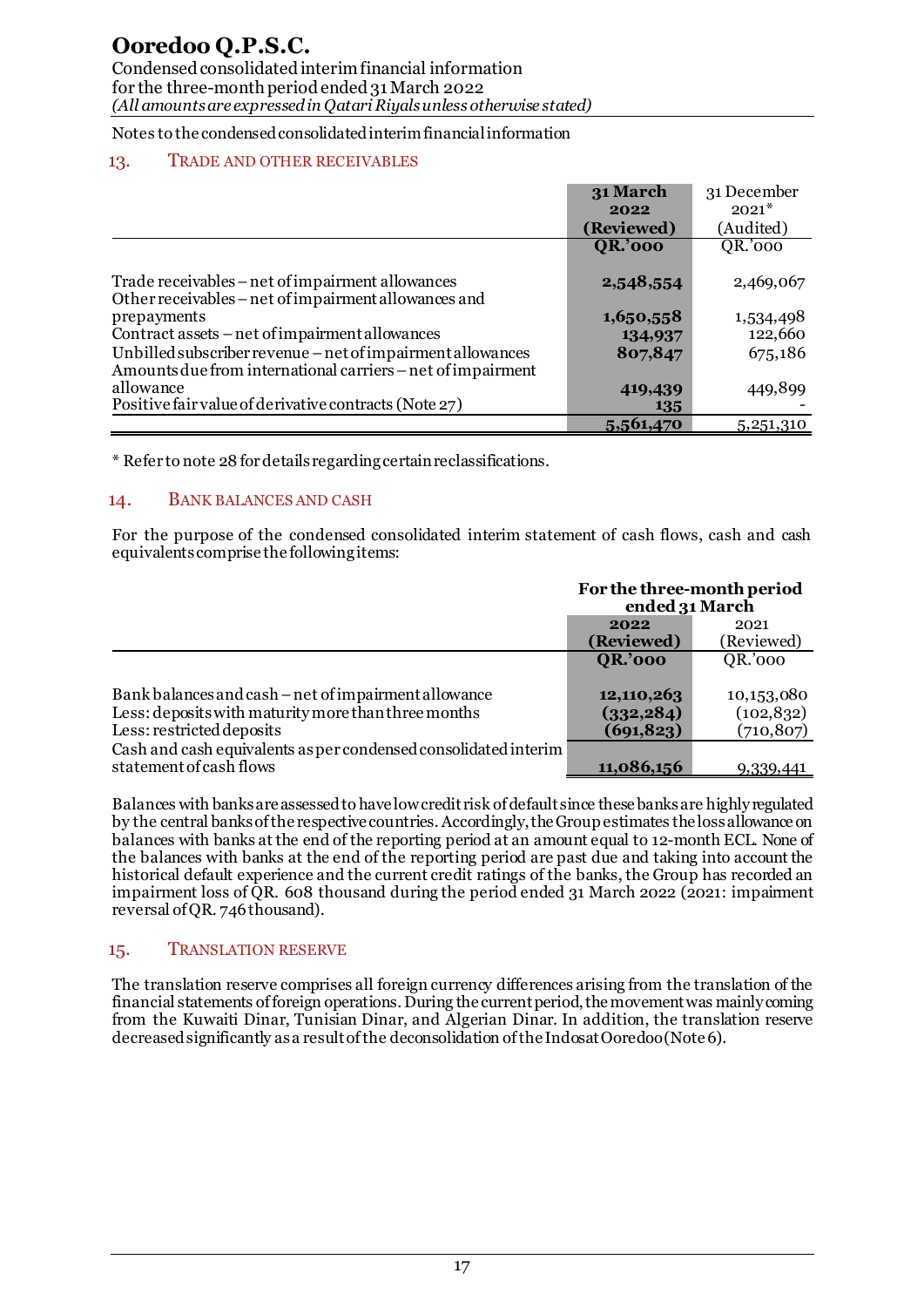Condensed consolidated interim financial information for the three-month period ended 31 March 2022 *(All amounts are expressed in Qatari Riyals unless otherwise stated)*

Notes to the condensed consolidated interim financial information

# 16. DIVIDEND

|                                                                                                             | For the three-month period<br>ended 31 March |             |
|-------------------------------------------------------------------------------------------------------------|----------------------------------------------|-------------|
|                                                                                                             | 2022                                         | 2021        |
|                                                                                                             | (Reviewed)                                   | (Reviewed)  |
|                                                                                                             | <b>QR.'000</b>                               | QR.'000     |
| Dividend declared and approved at the Annual General Meeting:<br>Final Dividend for 2021, QR 0.30 per share |                                              |             |
| (2020:QR <sub>0.25</sub> pershare)                                                                          | 960,960                                      | 800,800     |
| <b>LOANS AND BORROWINGS</b><br>17.                                                                          |                                              |             |
|                                                                                                             | 31 March                                     | 31 December |
|                                                                                                             | 2022                                         | 2021        |
|                                                                                                             | (Reviewed)                                   | (Audited)   |
|                                                                                                             | <b>QR.'000</b>                               | QR.'000     |
|                                                                                                             |                                              |             |
| Loans and borrowings                                                                                        | 19,572,398                                   | 19,763,845  |
| Interest payable                                                                                            | 192,876                                      | 182,360     |
| Less: deferred financing costs                                                                              | (169, 693)                                   | (177,750)   |
|                                                                                                             | 19,595,581                                   | 19,768,455  |

Presented in the condensed consolidated interim statement of financial position as follows:

|                                        | 31 March                | 31 December           |
|----------------------------------------|-------------------------|-----------------------|
|                                        | 2022<br>(Reviewed)      | 2021<br>(Audited)     |
|                                        | <b>QR.'000</b>          | QR.'000               |
| Non-current portion<br>Current portion | 14,808,341<br>4,787,240 | 18,943,487<br>824,968 |
|                                        | 19,595,581              | 19,768,455            |

The fair value of the Group's loans and borrowings, which include loans and borrowings carried at fixed rates and floating rates, amounted to QR. 19,918,647 thousandas at 31 March 2022 (2021: QR. 20,900,496thousand).

# 18. OTHER NON-CURRENT LIABILITIES

|                            | 31 March       | 31 December |
|----------------------------|----------------|-------------|
|                            | 2022           | 2021        |
|                            | (Reviewed)     | (Audited)   |
|                            | <b>QR.'000</b> | QR.'000     |
|                            |                |             |
| License cost payables $*$  | 573,553        | 693,301     |
| Site restoration provision | 213,142        | 167,288     |
| Others**                   | 50,842         | 53,002      |
|                            | 837,537        | 913,591     |

\*License cost payables movement is due to amounts paid to Telecom regulators in Oman for license charges.

\*\* Others mainly include long-term procurement payables.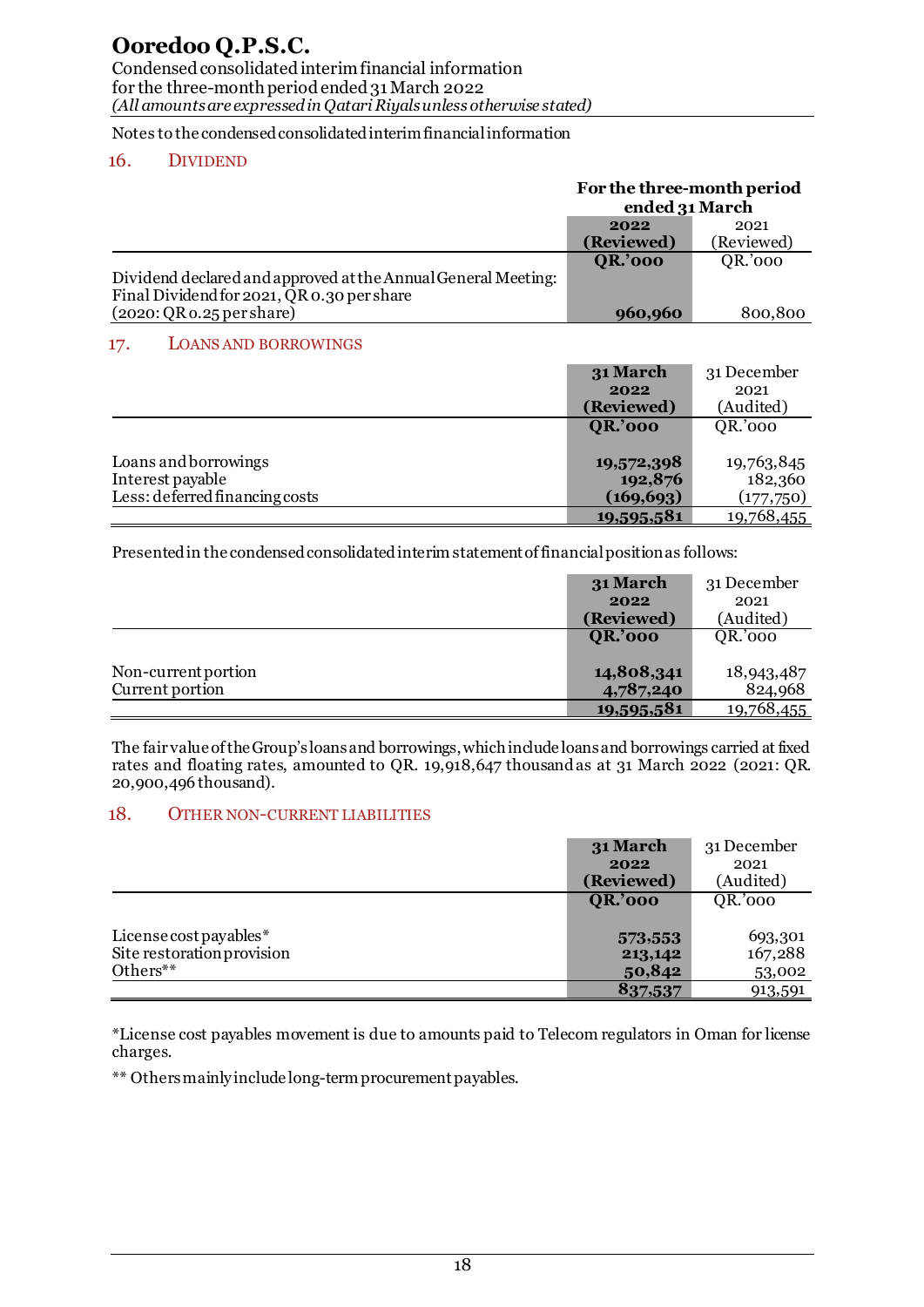# **Ooredoo Q.P.S.C.**

Condensed consolidated interim financial information for the three-month period ended 31 March 2022 *(All amounts are expressed in Qatari Riyals unless otherwise stated)*

Notes to the condensed consolidated interim financial information

# 19. TRADE AND OTHER PAYABLES

|                                                | 31 March       | 31 December |
|------------------------------------------------|----------------|-------------|
|                                                | 2022           | $2021*$     |
|                                                | (Reviewed)     | (Audited)   |
|                                                | <b>QR.'000</b> | QR.'000     |
|                                                |                |             |
| Trade payables                                 | 1,078,276      | 1,328,942   |
| Accruedexpenses                                | 4,849,350      | 5,210,582   |
| Payables to Communication regulatory authority | 795,011        | 947,194     |
| Amounts due to international carriers -net     | 476,158        | 482,285     |
| License cost payable                           | 154,604        | 153,696     |
| Negative fair value of derivatives             | 109,712        | 110,531     |
| Long term incentive points-based payments      | 91,712         | 90,812      |
| Other payables                                 | 645,611        | 619,014     |
|                                                | 8,200,434      | 8,943,056   |

\* Refer to note 28 for details regarding certain reclassifications.

#### 20. LEASE LIABILITIES

|                                                | 31 March       | 31 December |
|------------------------------------------------|----------------|-------------|
|                                                | 2022           | 2021        |
|                                                | (Reviewed)     | (Audited)   |
|                                                | <b>QR.'000</b> | QR.'000     |
|                                                |                |             |
| Carrying value at beginning of the period/year | 4,187,176      | 7,360,403   |
| Deconsolidation of a subsidiary                |                | (118, 487)  |
| Additions during the period/year               | 134,200        | 2,598,496   |
| Interest expense on lease liability            | 63,392         | 638,639     |
| Principal element of lease payments            | (193,706)      | (1,084,254) |
| Payment of interest portion of lease liability | (26, 694)      | (555, 687)  |
| Reduction on early termination                 | (172, 106)     | (134, 222)  |
| Relating to liability held for sale            |                | (4,336,974) |
| Exchange adjustments                           | (44, 494)      | (180, 738)  |
| Carrying value at the end of the period/year   | 3,947,768      | 4, 187, 176 |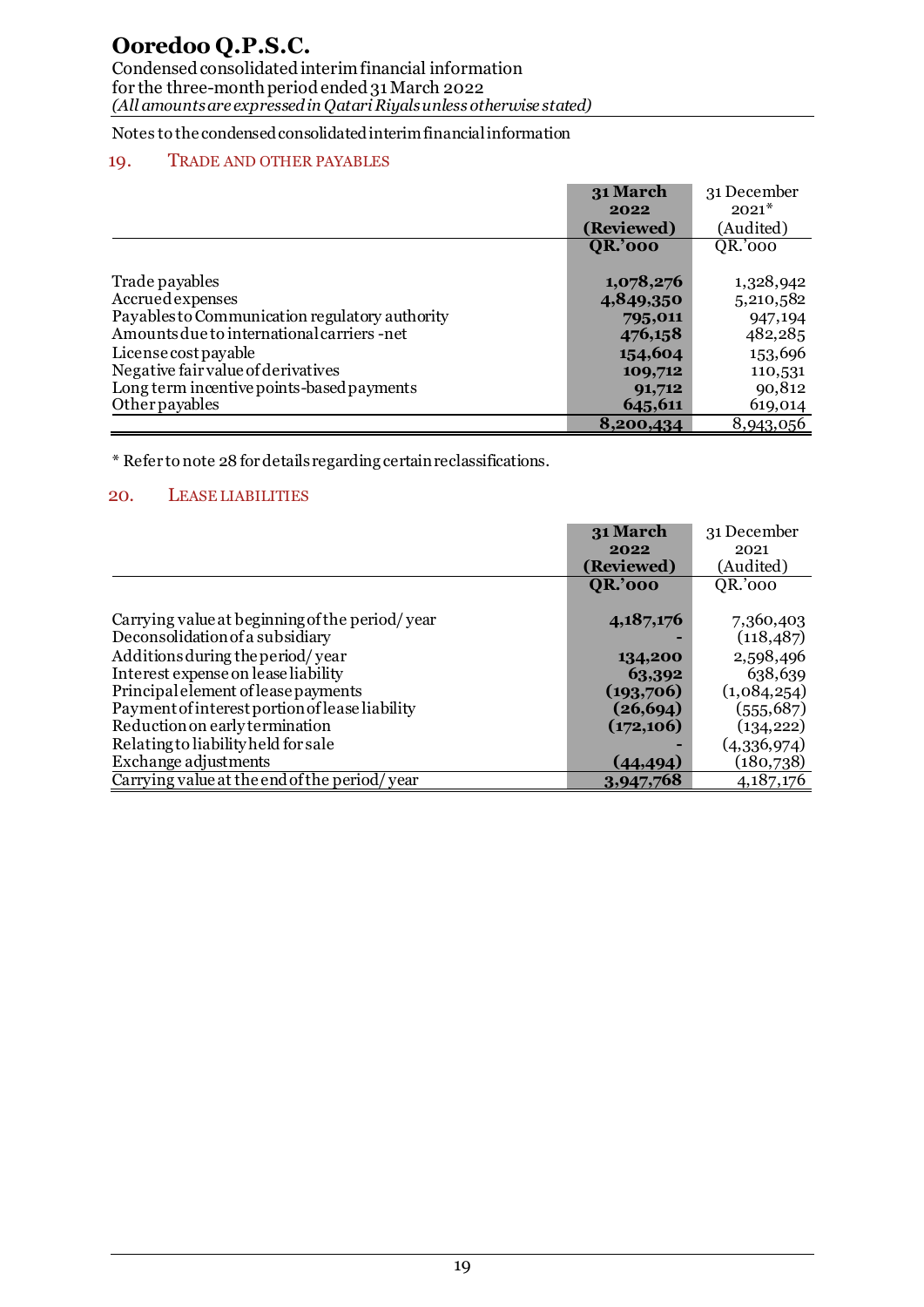# **Ooredoo Q.P.S.C.**

Condensed consolidated interim financial information for the three-month period ended 31 March 2022 *(All amounts are expressed in Qatari Riyals unless otherwise stated)*

Notes to the condensed consolidated interim financial information

# 20. LEASE LIABILITIES (CONTINUED)

|                     | 31 March       | 31 December |
|---------------------|----------------|-------------|
|                     | 2022           | 2021        |
|                     | (Reviewed)     | (Audited)   |
|                     | <b>QR.'000</b> | QR.'000     |
|                     |                |             |
| Non-current portion | 3,248,664      | 3,557,607   |
| Current portion     | 699,104        | 629,569     |
|                     | 3,947,768      | 4, 187, 176 |

The Group does not face a significant liquidity risk with regard to its lease liabilities. The maturity profile of lease liabilities is monitored by the Group's treasury function.

|                                              | 31 March       | 31 December |
|----------------------------------------------|----------------|-------------|
|                                              | 2022           | 2021        |
|                                              | (Reviewed)     | (Audited)   |
|                                              | <b>QR.'000</b> | QR.'000     |
| Contractual maturity analysis                |                |             |
| Not later than 1 year                        | 949,580        | 889,725     |
| Later than 1 year and not later than 5 years | 2,962,479      | 3,058,689   |
| Later than 5 years                           | 1,185,324      | 1,604,390   |
| Less: unearned finance income                | (1, 149, 615)  | (1,365,628) |
|                                              | 3,947,768      | 4, 187, 176 |

### 21. COMPONENTS OF OTHER COMPREHENSIVE INCOME

|                                                                                                                                                                                                           | For the three-month period |                   |
|-----------------------------------------------------------------------------------------------------------------------------------------------------------------------------------------------------------|----------------------------|-------------------|
|                                                                                                                                                                                                           | ended 31 March             |                   |
|                                                                                                                                                                                                           | 2022                       | 2021              |
|                                                                                                                                                                                                           | (Reviewed)                 | (Reviewed)        |
|                                                                                                                                                                                                           | <b>QR.'000</b>             | QR'000            |
| Items that may be reclassified subsequently to profit or<br>loss                                                                                                                                          |                            |                   |
| Cash flow hedges                                                                                                                                                                                          |                            |                   |
| Gain arising during the period                                                                                                                                                                            | 3,024                      | 1,844             |
|                                                                                                                                                                                                           |                            |                   |
| Share of changes in fair value of cash flow hedges                                                                                                                                                        | 4,703                      | (11, 515)         |
| Foreign currency translation reserve<br>Recycling of foreign currency translation reserve on<br>deconsolidation of a subsidiary                                                                           | 2,555,069                  |                   |
| Foreign exchange translation differences – foreign operations                                                                                                                                             | (181,067)                  | (686, 767)        |
|                                                                                                                                                                                                           | 2,374,002                  | (686, 767)        |
| Items that will not be reclassified subsequently to profit<br>or loss<br><b>Fair value reserve</b><br>Net changes in fair value of equity investments at fair value<br>through other comprehensive income | 34,364                     | 4,973             |
| <b>Employees benefit reserve</b><br>Net movement in employees benefit reserve<br>Deferredtaxeffect                                                                                                        |                            | 11,421<br>(1,820) |
| Other comprehensive income /(loss) for the period – net of tax                                                                                                                                            | 2,416,093                  | (681, 864)        |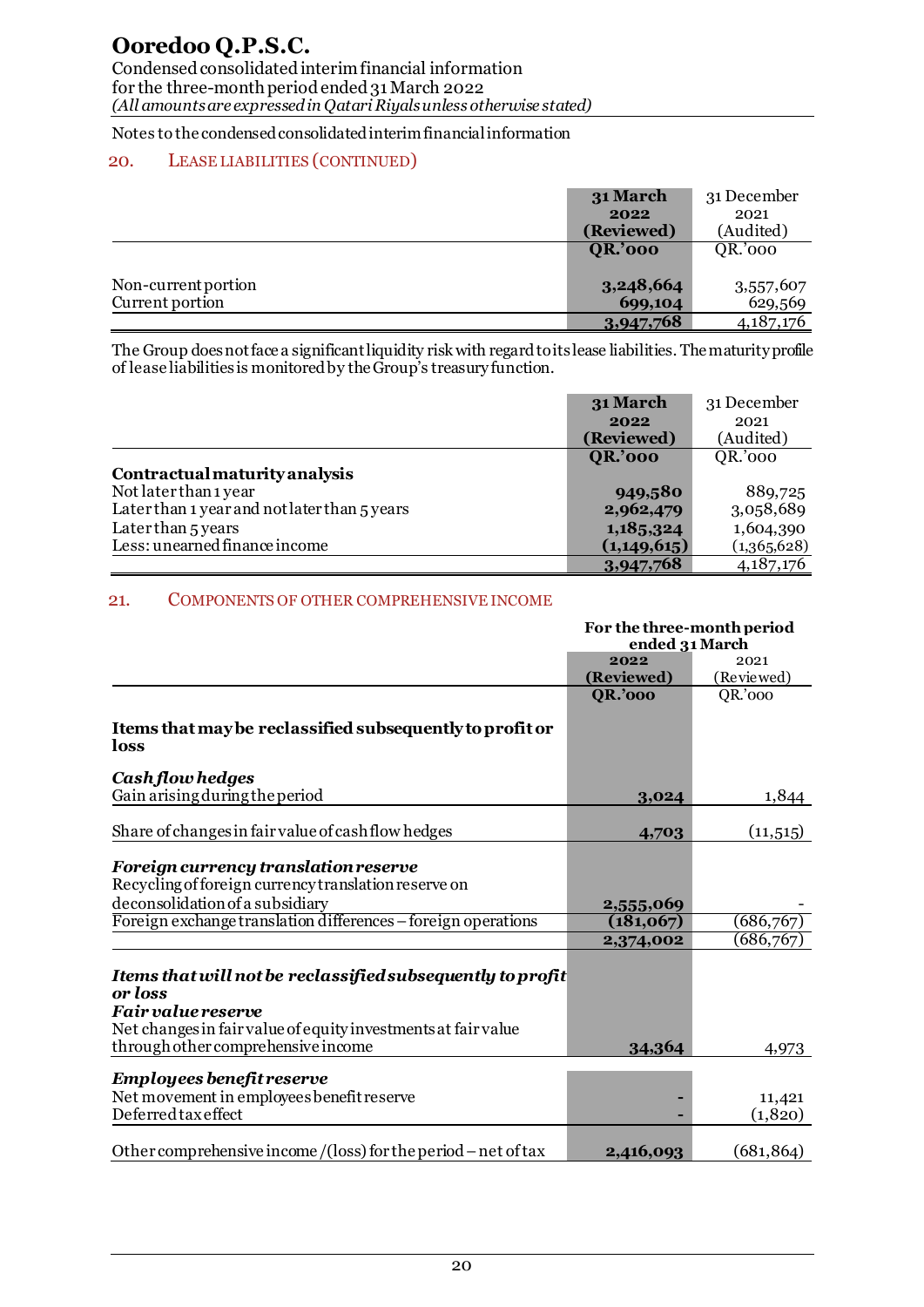# 22. INCOME TAX

The income tax represents amounts recognised by the subsidiaries. The major components of the income tax expense for the period included in the condensed consolidated interim statement of profit or loss are as follows:

|                                                               | For the three-month period<br>ended 31 March |                    |
|---------------------------------------------------------------|----------------------------------------------|--------------------|
|                                                               | 2022<br>(Reviewed)                           | 2021<br>(Reviewed) |
|                                                               | <b>QR.'000</b>                               | QR.'000            |
| Currentincometax<br>Current income tax charge                 | 94,108                                       | 107,854            |
| Deferred income tax                                           |                                              |                    |
| Relating to origination and reversal of temporary differences | 13,631                                       | 6,611              |
|                                                               | 107,739                                      | 114,465            |

#### 23. IMPAIRMENT LOSSES ON GOODWILL AND OTHER NON-FINANCIAL ASSETS

As at 31 March 2022, the Group has performed an assessment to identify any impairment indicators during the period. The Group compared the achieved results to the approved budgets and cashflow projections. The assessment did not give rise to any impairment as at 31 March 2022. Management will monitor the performance ofits investments and the market during the future reporting periods.

# 24. COMMITMENTS, CONTINGENT LIABILITIES AND LITIGATIONS

|                                                                | 31 March       | 31 December |
|----------------------------------------------------------------|----------------|-------------|
|                                                                | 2022           | 2021        |
|                                                                | (Reviewed)     | (Audited)   |
|                                                                | <b>QR.'000</b> | QR.'000     |
| Capital expenditure commitments                                |                |             |
|                                                                |                |             |
| Estimated capital expenditure contracted for at the end of the |                |             |
| financial reporting period / year but not provided for         | 1,748,633      | 2,223,090   |
| Letters of credit                                              | 214,313        | 221,927     |
|                                                                |                |             |
|                                                                | 31 March       | 31 December |
|                                                                | 2022           | 2021        |
|                                                                | (Reviewed)     | (Audited)   |
|                                                                | <b>QR.'000</b> | QR.'000     |
| <b>Contingent liabilities</b>                                  |                |             |
| Letters of guarantees                                          | 760,190        | 937,401     |
| Claims against the Group not acknowledged as debts             | 22,822         | 15,822      |

# **Litigations**

All other litigation positions reported in the Group's annual consolidated financial statements as at 31 December 2021 have not materially changed as at 31 March 2022.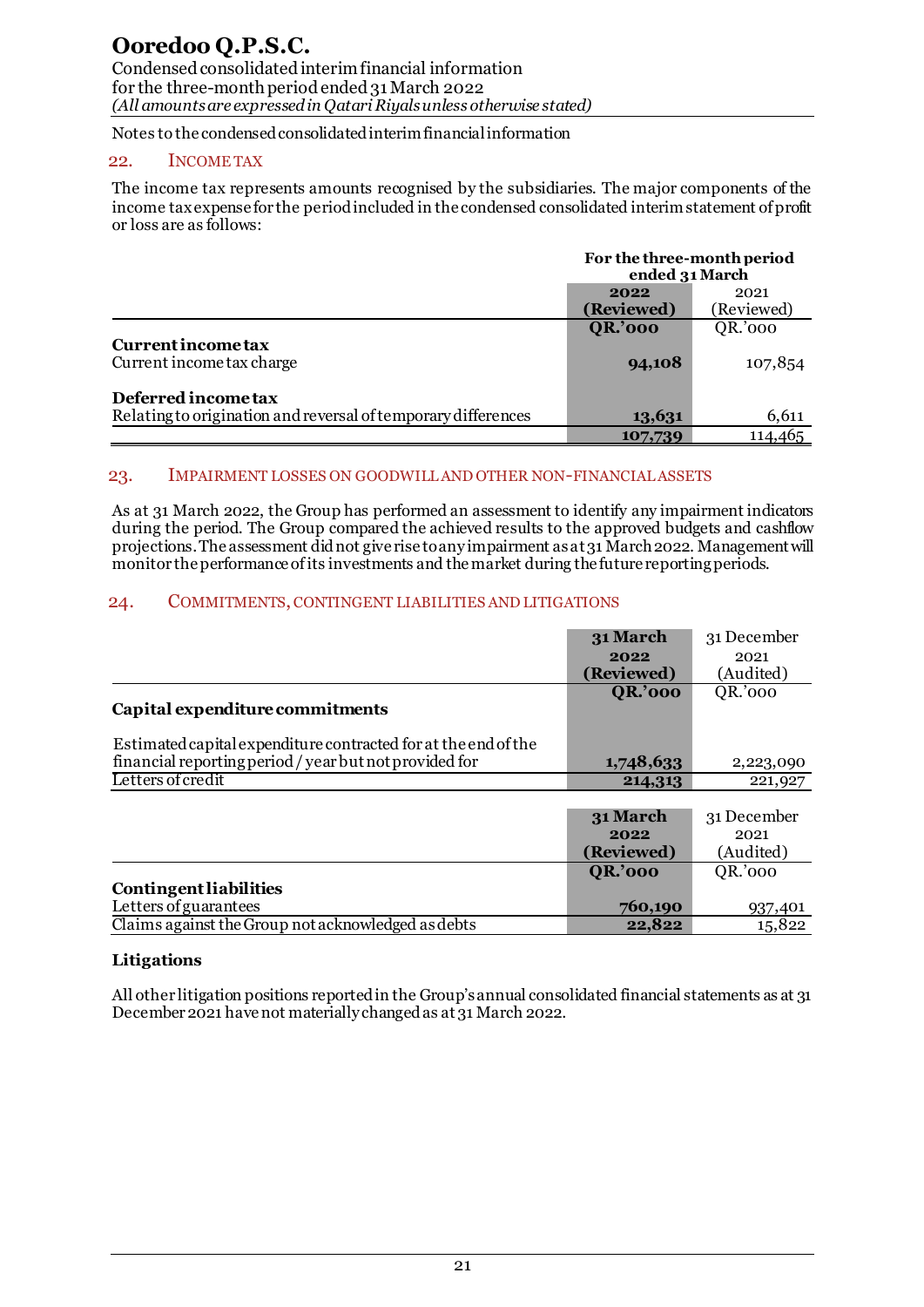# 25. RELATED PARTY DISCLOSURES

Related parties represent associated companies including Government and semi-Government agencies, associates, major shareholders, directors and key management personnel of the Group, and companies of which they are principal owners. In the ordinary course of business, the Group enters into transactions with related parties. Pricing policies and terms of transactions are approved by the Group's management. The Group enters into commercial transactions with Government related entities in the ordinary course of business in terms of providing telecommunication services, placement of deposits and obtaining credit facilities etc.

# *(a) Transactions with Government and related entities*

As stated in Note 1, Qatar Holding L.L.C. is the Parent Company of the Group, which is controlled by Qatar Investment Authority. The Group enters into commercial transactions with the Government and other Government related entities in the ordinary course of business, which includes providing telecommunication services, placement of deposits and obtaining credit facilities. All these transactions are in the ordinary course of business at normal commercial terms and conditions. Following are the significant balances and transactions between the Company and the Government and other Government related entities.

- (i) Trade receivables-net of impairmentinclude an amount of QR 636,618 thousand (2021: QR. 563,081 thousand) receivable from Government and Government related entities.
- (ii) The most significant amount of revenue from a Government related entity amounted to QR 24,746 thousand (2021: QR 44,223 thousand).
- (iii) Industry fee pertains to the industry fee payable to CRA, a Government related entity.

In accordance with IAS 24 Related Party Disclosures, the Group has elected not to disclose transactions with the Qatar Government and other entities over which the Qatar Government exerts control, joint control or significant influence. The nature of transactions that the Group has with such related parties relates to provision of telecommunication services on normal commercial terms and conditions.

# *(b) Transactions with Directors and other key management personnel*

Key management personnel comprise the Board of Directors and key members of management having authority and responsibility of planning, directing and controlling the activities of the Group.

The compensation and benefits related to Board of Directors and key management personnel amounted to OR 61,877 thousand for the three-month period ended 31 March 2022 (2021: OR 88,469 thousand), and end of service benefits amounted to QR3,302 thousand for the three-month period ended 31 March 2022 (2021: QR 4,297 thousand). The remuneration to the Board of Directors and key management personnel has been included under the caption "Employee salaries and associated cost".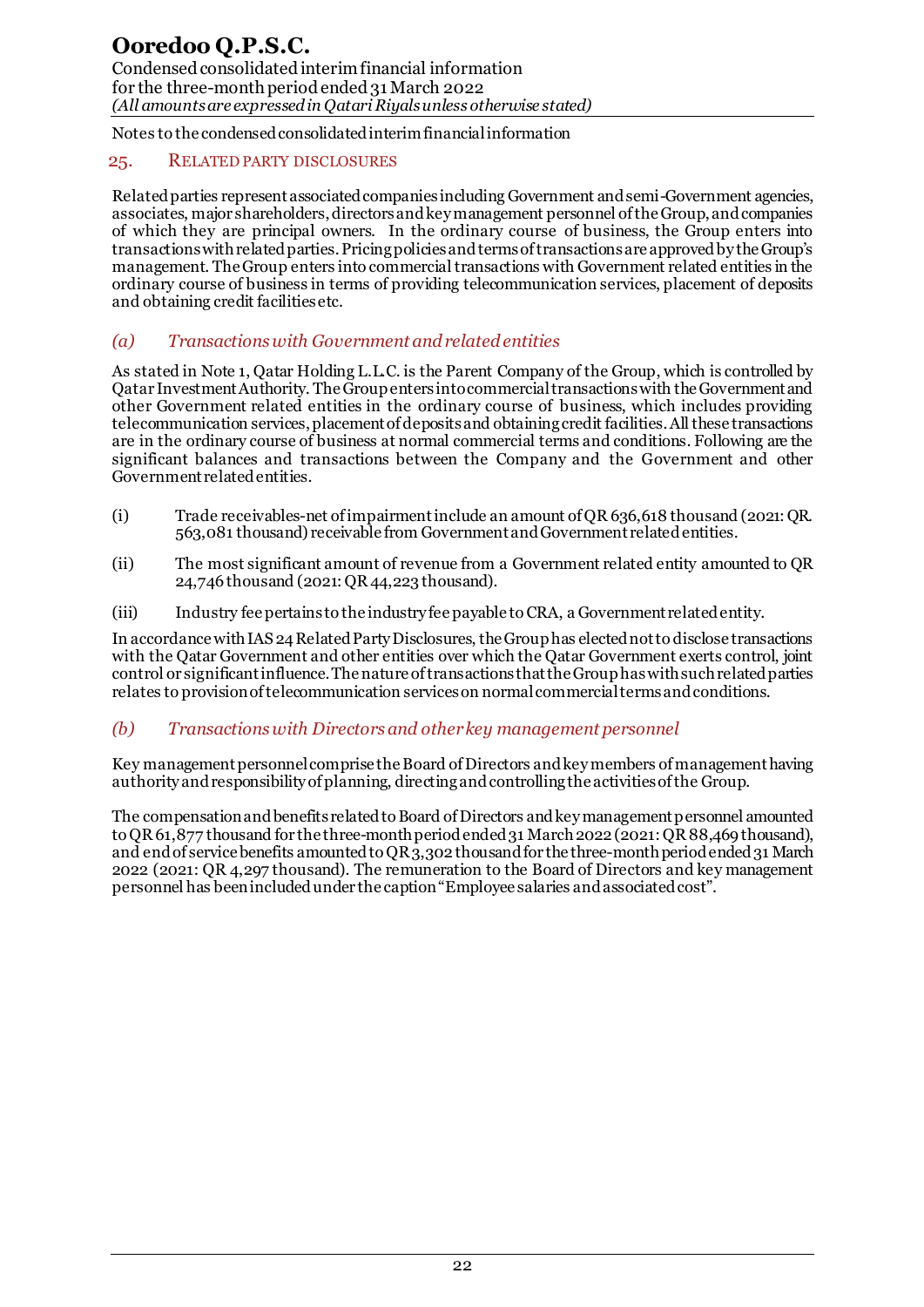### 26. SEGMENT INFORMATION

Information regarding the Group's reportable segments is set out below in accordance with "IFRS 8 Operating Segments". IFRS 8 requires reportable segments to be identified on the basis of internal reports that are regularly reviewed by the Group's chief operating decision maker ("CODM"), which is the "Board of Directors", and used to allocate resources to the segments and to assess their performance.

The Group is mainly engaged in a single line of business, being the supply of telecommunications services and related products. The majority of the Group's revenues, profits and assets relate to its operations in the MENA. Outside of Qatar, the Group operates through its subsidiaries and associates and major operations that are reported to the Group's CODM are considered by the Group to be reportable segments. Revenue is attributed to reportable segments based on the location of the Group companies. Inter-segment sales are charged at arms' length prices.

For management reporting purposes, the Group is organized into business units based on their geographical area covered, and has seven reportable segments as follows:

- 1. Ooredoo Qatar is a provider of domestic and international telecommunication services within the State of Qatar;
- 2. Asiacell is a provider of mobile telecommunication services in Iraq;
- 3. Ooredoo Hutchison Asia ("OHA") (considered a major joint venture) is a provider of telecommunication services such as cellular services, fixed telecommunications, multimedia, data communication and internet services in Indonesia;
- 4. Ooredoo Oman is a provider of mobile and fixed telecommunication services in Oman;
- 5. Ooredoo Algeria is a provider of mobile and fixed telecommunication services in Algeria;
- 6. Ooredoo Myanmar is a provider of mobile and fixed telecommunication services in Myanmar; and
- 7. Others include some of the Group's subsidiaries which are providers of wireless and telecommunication services.

NMTC group is a provider of mobile telecommunication services in Kuwait and elsewhere in the Middle East and North African (MENA) region. NMTC group includes balances and results of Ooredoo Kuwait, Ooredoo Tunisia, Ooredoo Algeria, Wataniya Palestine, Ooredoo Maldives PLC and others. In 2020, based on the recent information and circumstances, management reassessed and concluded that each of the mentioned entities represents a separate operating segment and should be assessed individually whether it meets the criteria of IFRS 8 Operating Segments, as a reportable segment. If not, such entity is reported as part of "Others".

Management monitors the operating results of its operating subsidiaries separately for the purpose of making decisions about resource allocation and performance assessment. Segment performance is evaluated based on operating profit or loss of these reportable segments. Transfer pricing between reportable segments is on an arm's length basis in a manner similar to transactions with third parties.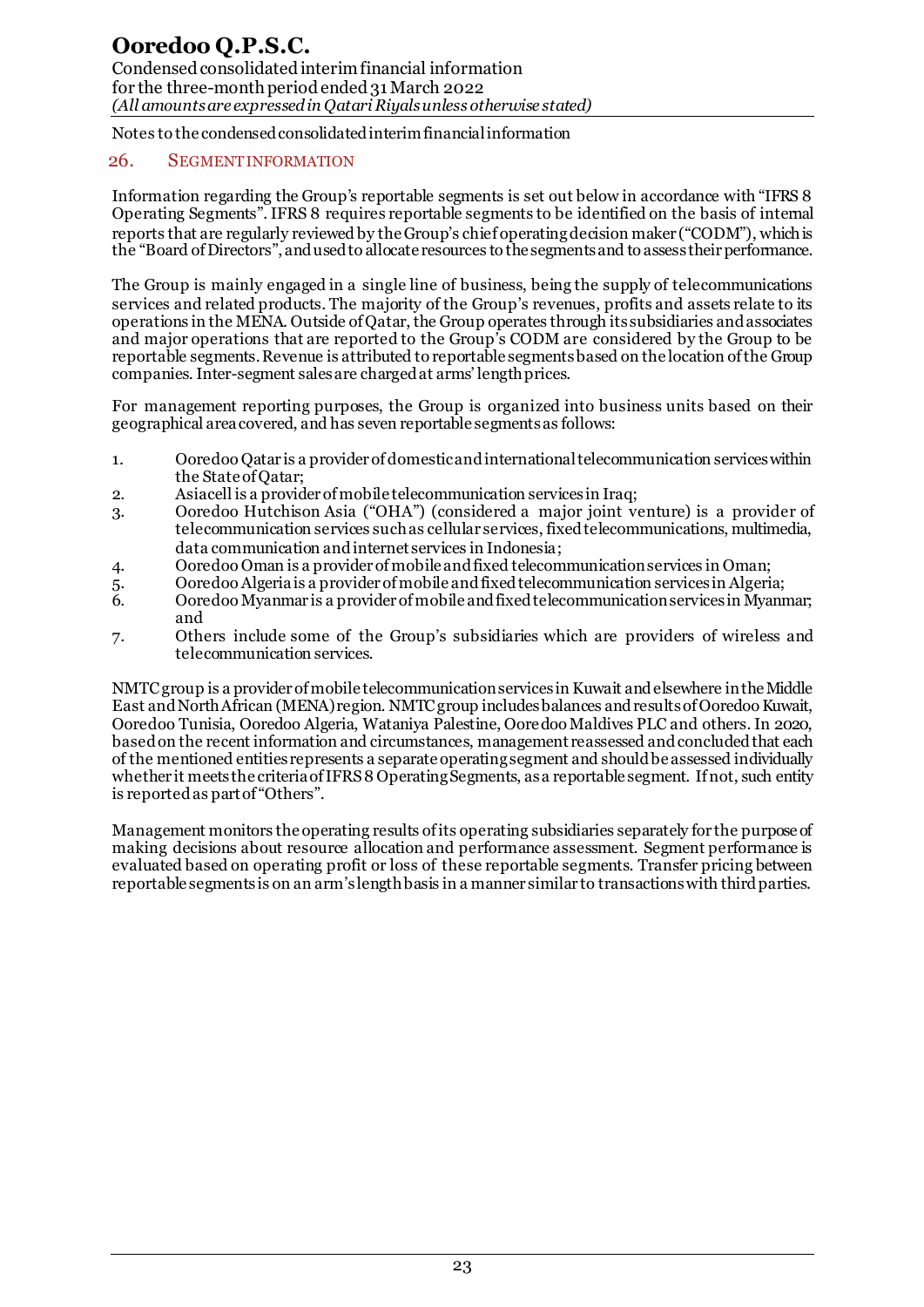Condensed consolidated interim financial information for the three-month period ended 31 March 2022 *(All amounts are expressed in Qatari Riyals unless otherwise stated)*

Notes to the condensed consolidated interim financial information

# 26. SEGMENT INFORMATION (CONTINUED)

# **Operating segments**

The following table presents revenue and profit information regarding the Group's operating segments for the three-month period ended 31 March 2022 and 2021:

# **For the three-month period ended 31 March 2021 (Reviewed)**

|                                                                             | Ooredoo   |          | Ooredoo | Indosat   | Ooredoo | Ooredoo   |           | Adjustments and |       |           |
|-----------------------------------------------------------------------------|-----------|----------|---------|-----------|---------|-----------|-----------|-----------------|-------|-----------|
|                                                                             | Oatar     | Asiacell | Algeria | Ooredoo   | Oman    | Myanmar   | Others    | eliminations    |       | Total     |
| Revenue                                                                     | QR.'000   | QR.'000  | QR.'000 | QR.'000   | QR.'000 | QR.'000   | QR.'000   | QR.'000         |       | QR.'000   |
| Revenue from rendering of telecom<br>services<br>Sale of telecommunications | 1,690,766 | 848,936  | 545,761 | 1,849,435 | 569,540 | 245,829   | 1,025,965 |                 |       | 6,776,232 |
| equipment<br>Revenue from use of assets by                                  | 26,424    | 2,666    | 336     | 2,152     | 32,423  | 2,118     | 302,830   |                 |       | 368,949   |
| others                                                                      | 4,428     |          |         | 35,188    | 7,117   | 2,866     | 2,582     |                 |       | 52,181    |
| Inter-segment                                                               | 56,742    | 174      | 4,821   | 133       | 734     | 1,422     | 70,766    | (134,792)       | (i)   |           |
| <b>Total revenue</b>                                                        | 1,778,360 | 851,776  | 550,918 | 1,886,908 | 609,814 | 252,235   | 1,402,143 | (134,792)       |       | 7,197,362 |
| Timing of revenue recognition                                               |           |          |         |           |         |           |           |                 |       |           |
| At a point in time                                                          | 79,136    | 2,666    | 336     | 2,152     | 32,423  | 2,118     | 312,377   | (62,259)        |       | 368,949   |
| Overtime                                                                    | 1,699,224 | 849,110  | 550,582 | 1,884,756 | 577,391 | 250,117   | 1,089,766 | (72, 533)       |       | 6,828,413 |
|                                                                             | 1,778,360 | 851,776  | 550,918 | 1,886,908 | 609,814 | 252,235   | 1,402,143 | (134,792)       |       | 7,197,362 |
| <b>Results</b>                                                              |           |          |         |           |         |           |           |                 |       |           |
| Segment profit (loss) before tax*                                           | 524,210   | 176,300  | (1,568) | 79,466    | 80,446  | (548,173) | 198,866   | (107, 429)      | (ii)  | 402,118   |
| Depreciation and amortisation                                               | 222,087   | 199,959  | 183,542 | 696,193   | 169,713 | 214,429   | 257,137   | 107,429         | (iii) | 2,050,489 |
| Net finance costs                                                           | 160,222   | 2,755    | 7,742   | 193,402   | 9,736   | 52,651    | 14,594    |                 |       | 441,102   |

\*Segment profit/(loss) before tax is determined after deducting all expenses attributable to the segment including depreciation and amortisation and finance cost.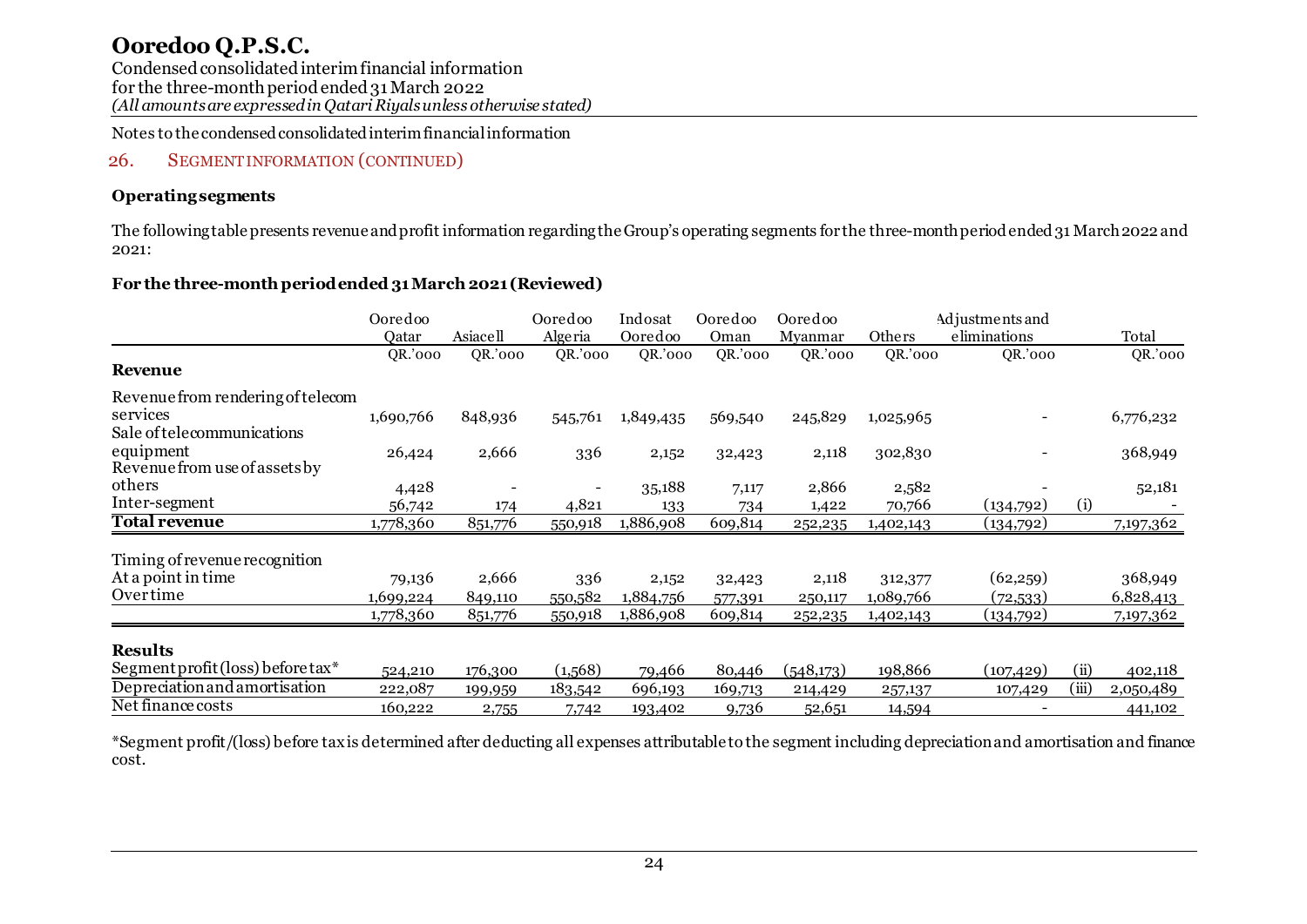Condensed consolidated interim financial information for the three-month period ended 31 March 2022 *(All amounts are expressed in Qatari Riyals unless otherwise stated)*

Notes to the condensed consolidated interim financial information

# 26. SEGMENT INFORMATION (CONTINUED)

## **For the three-month period ended 31 March 2022 (Reviewed)**

|                                                     |                         |                 |                                  |                        |                                  |                   | <b>Adjustments</b>  |                             |                |
|-----------------------------------------------------|-------------------------|-----------------|----------------------------------|------------------------|----------------------------------|-------------------|---------------------|-----------------------------|----------------|
|                                                     | <b>Ooredoo</b><br>Qatar | <b>Asiacell</b> | <b>Ooredoo</b><br><b>Algeria</b> | <b>Ooredoo</b><br>Oman | <b>Ooredoo</b><br><b>Myanmar</b> | <b>Others</b>     | and<br>eliminations | <b>Total as</b><br>reported | OHA*           |
|                                                     | <b>QR.'000</b>          | <b>QR.'000</b>  | <b>QR.'000</b>                   | <b>QR.'000</b>         | <b>QR.'000</b>                   | <b>QR.'000</b>    | QR.'000             | <b>OR.'000</b>              | <b>QR.'000</b> |
| <b>Revenue</b><br>Revenue from rendering of telecom |                         |                 |                                  |                        |                                  |                   |                     |                             |                |
| services                                            | 1,809,057               | 882,761         | 537,521                          | 543,487                |                                  | 269,072 1,061,806 |                     | 5,103,704                   | 904,424        |
| Sale of telecommunications                          |                         |                 |                                  |                        |                                  |                   |                     |                             |                |
| equipment                                           | 7,638                   |                 | 2,216                            | 38,057                 | 189                              | 354,297           |                     | 402,397                     | 1,150          |
| Revenue from use of assets by                       |                         |                 |                                  |                        |                                  |                   |                     |                             |                |
| others                                              | 4,424                   |                 |                                  | 30,487                 | 1,790                            | 2,162             |                     | 38,863                      | 316            |
| Inter-segment                                       | 66,101                  | 49              | 5,898                            | 732                    | 605                              | 94,834            | (168, 219)          |                             |                |
| <b>Total revenue</b>                                | 1,887,220               | 882,810         | 545,635                          | 612,763                | 271,656                          | 1,513,099         | $(168, 219)$ (i)    | 5,544,964                   | 905,890        |
|                                                     |                         |                 |                                  |                        |                                  |                   |                     |                             |                |
| Timing of revenue recognition                       |                         |                 |                                  |                        |                                  |                   |                     |                             |                |
| At a point in time                                  | 70,139                  |                 | 2,216                            | 38,057                 | 189                              | 359,788           | (67,992)            | 402,397                     | 1,150          |
| Overtime                                            | 1,817,081               | 882,810         | 543,419                          | 574,706                | 271,467                          | 1,153,311         | (100, 227)          | 5, 142, 567                 | 904,740        |
|                                                     | <u>1,887,220</u>        | 882,810         | 545,635                          | 612,763                | 271,656                          | 1,513,099         | (168, 219)          | 5,544,964                   | 905,890        |
|                                                     |                         |                 |                                  |                        |                                  |                   |                     |                             |                |
| <b>Results</b>                                      |                         |                 |                                  |                        |                                  |                   |                     |                             |                |
| Segment profit (loss) before tax                    | 531,181                 | 178,591         | 53,525                           | 78,462                 | (14, 638)                        | 112,170           | $(76, 307)$ (ii)    | 862,984                     | 7,823          |
| Depreciation and amortisation                       | 226,831                 | 205,417         | 152,515                          | 171,767                | 88,870                           | 234,911           | 76,307 (iii)        | 1,156,618                   | 319,918        |
| Net finance costs                                   | 135,282                 | 611             | 5,834                            | 10,013                 | 39,015                           | 10,802            |                     | 201,557                     | 102,105        |

\* Ooredoo Hutchison Asia (OHA) proportionate results are included in the segment analysis. As a result of the merger between IO and PT Hutchison 3 Indonesia (note 6), the Group deconsolidated IO and recognized its retained interest as an investment in a joint venture. The Group's share of IOH operations is equal to 32.8% (note 11).

(i) Inter-segment revenues are eliminated on consolidation.<br>
(ii) Segment profit before tax does not include the following:

 $Segment profit before tax does not include the following:$ 

|                             | For the three-month period<br>ended 31 March |                               |
|-----------------------------|----------------------------------------------|-------------------------------|
|                             | 2022<br>(Reviewed)<br><b>QR.'000</b>         | 2021<br>(Reviewed)<br>QR.'000 |
| Amortisation of intangibles | (76,307)<br>(76,307)                         | (107, 429)<br>(107, 429)      |

(iii) Amortisation relating to additional intangibles identified from business combination was not considered as part of segment expense.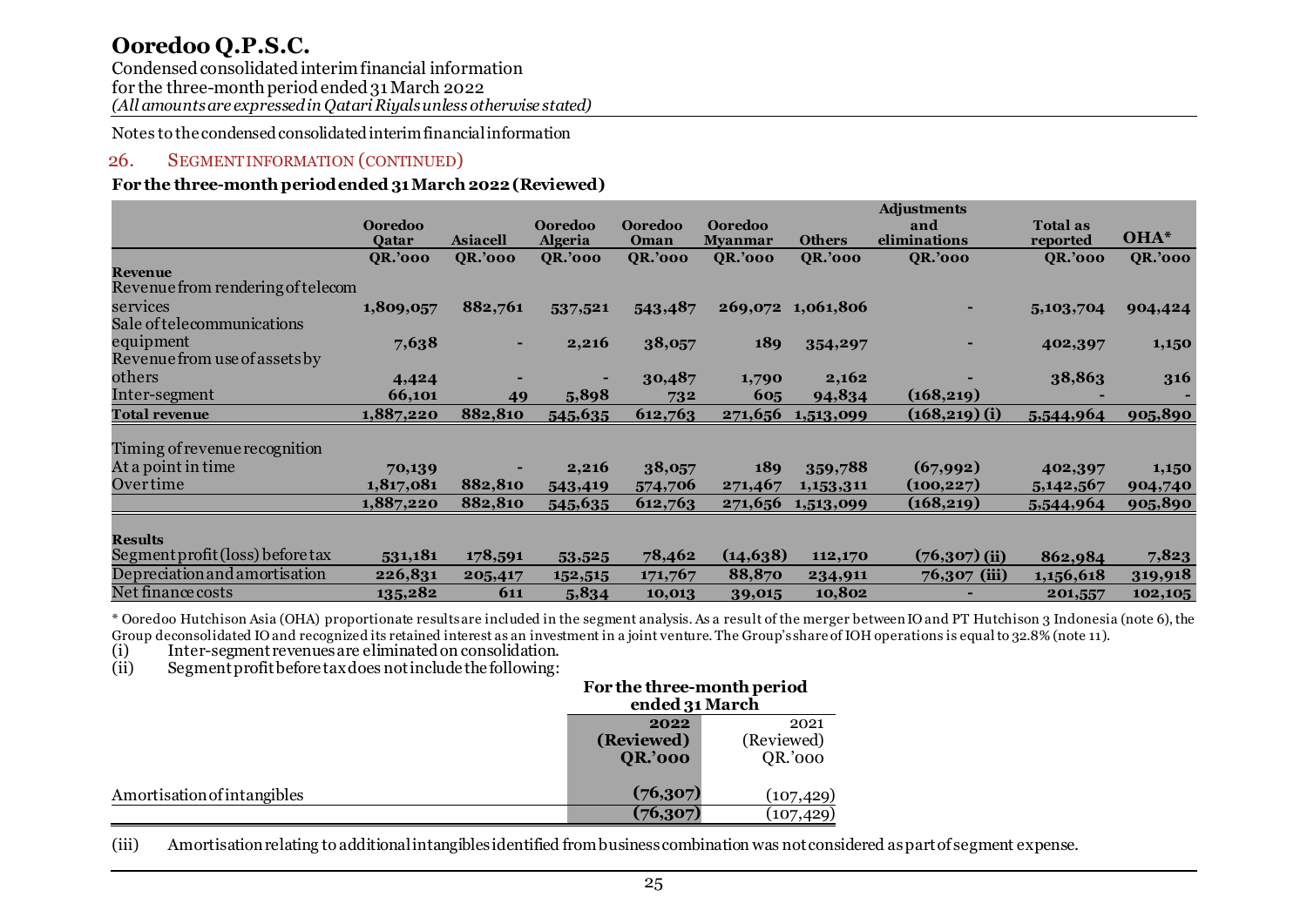# 26. SEGMENT INFORMATION (CONTINUED)

The following table presents segment assets of the Group's operating segments as at 31 March 2022and 31 December 2021.

|                                                            | Ooredoo<br>Oatar | <b>Asiacell</b> | <b>Ooredoo</b><br><b>Algeria</b> | Indosat<br>Ooredoo   | Ooredoo<br>Oman                  | Ooredoo<br><b>Myanmar</b> | <b>Others</b> | <b>Adjustments</b><br>and<br>eliminations | <b>Total as</b><br>reported | OHA*    |
|------------------------------------------------------------|------------------|-----------------|----------------------------------|----------------------|----------------------------------|---------------------------|---------------|-------------------------------------------|-----------------------------|---------|
| Segment assets (i)                                         | OR.'000          | OR.'000         | OR.'000                          | OR.'000              | OR.'000                          | OR.'000                   | OR.'000       | OR.'000                                   | OR.'000                     | QR.'000 |
| At 31 March 2022 (Reviewed) 17,513,549 5,759,564 3,404,077 |                  |                 |                                  |                      | $-4,352,006$ 2,542,21616,211,769 |                           |               | 12,434,93362,218,114 10,447,075           |                             |         |
| At 31 December 2021 (Audited)                              | 16,854,963       | 6,034,345       |                                  | 3,591,916 16,871,064 | 4,355,850                        | 2,754,591                 | 10,255,353    | 16,639,446                                | 77,357,528                  |         |
| Capital expenditure (ii)                                   |                  |                 |                                  |                      |                                  |                           |               |                                           |                             |         |
| At 31 March 2022 (Reviewed)                                | 93,358           | 88,175          | 90,876                           |                      | 52,562                           | 12,673                    | 54,891        |                                           | 392,535                     | 197,712 |
| At 31 December 2021 (Audited)                              | 802,886          | 993,485         | 297,173                          | 1,760,779            | 501,693                          | 141,541                   | 646,586       |                                           | 5, 144, 143                 |         |

\* Ooredoo Hustchison Asia (OHA) proportionate results are included in the segment analysis. As a result of the merger between IO and PT Hutchison 3 Indonesia (note 6), the Group deconsolidated IO and recognized its retained interest as an investment in a joint venture. The Group's share of IOH operations is equal to  $32.8\%$  (note 11).

(i) Goodwill and other intangibles arising from business combinations amounting to QR 12,434,933 thousand (31 December 2021: QR 16,639,446 thousand) were not considered as part of segment assets.

(ii) Capital expenditure consists of additions to property, plant and equipment and intangibles excluding goodwill and assets from business combinations.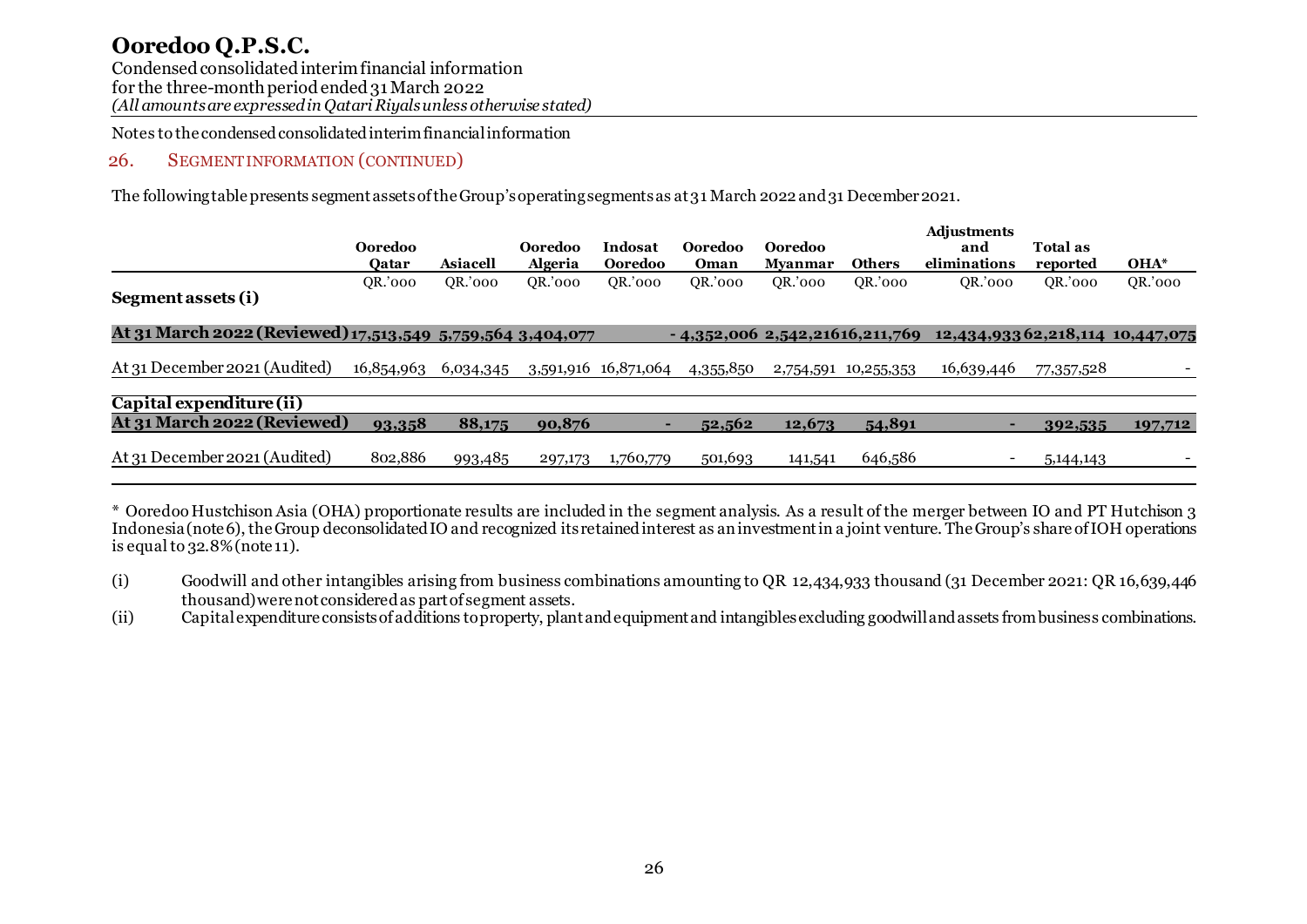# 27. FAIR VALUES OF FINANCIAL INSTRUMENTS

#### **Fair value hierarchy**

The Group uses the following hierarchy for determining and disclosing the fair value of financial instruments by valuation technique:

|                      | Quoted (unadjusted) prices in active markets for identical assets      |
|----------------------|------------------------------------------------------------------------|
| Level <sub>1</sub> : | or liabilities that the Group can access at the measurement date;      |
|                      | Inputs other than quoted prices included within level 1 that are       |
|                      | observable for the assets of liability, either directly or indirectly; |
| Level <sub>2</sub> : | and                                                                    |
| Level $3$ :          | Unobservable inputs for the asset or liability.                        |

The following table provides the fair value measurement hierarchy of the Group's financial asset and liabilities at 31 March 2022 and 31 December 2021:

|                                     | 31 March       |                |                       |                |
|-------------------------------------|----------------|----------------|-----------------------|----------------|
|                                     | 2022           | Level 1        | Level 2               | Level 3        |
|                                     | (Reviewed)     | (Reviewed)     | (Reviewed) (Reviewed) |                |
|                                     | <b>QR.'000</b> | <b>QR.'000</b> | <b>QR.'000</b>        | <b>QR.'000</b> |
| <b>Assets</b>                       |                |                |                       |                |
| Financial assets measured at fair   |                |                |                       |                |
| value                               |                |                |                       |                |
| <b>FVTOCI</b>                       | 716,285        | 956            | 18,216                | 697,113        |
| <b>FVTPL</b>                        | 1,845          |                | 1,845                 |                |
| Derivative financial instruments    | 135            |                | 135                   |                |
|                                     | 718,265        | 956            | 20,196                | 697,113        |
|                                     |                |                |                       |                |
| <b>Liabilities</b>                  |                |                |                       |                |
| <b>Other financial liabilities</b>  |                |                |                       |                |
| measured at fair value              |                |                |                       |                |
| Derivative financial instruments    | 109,712        |                | 109,712               |                |
| Other financial liability for which |                |                |                       |                |
| fair value is disclosed             |                |                |                       |                |
| Loans and borrowings                | 19,918,647     |                | 19,918,647            |                |
|                                     | 20,028,359     |                | 20,028,359            |                |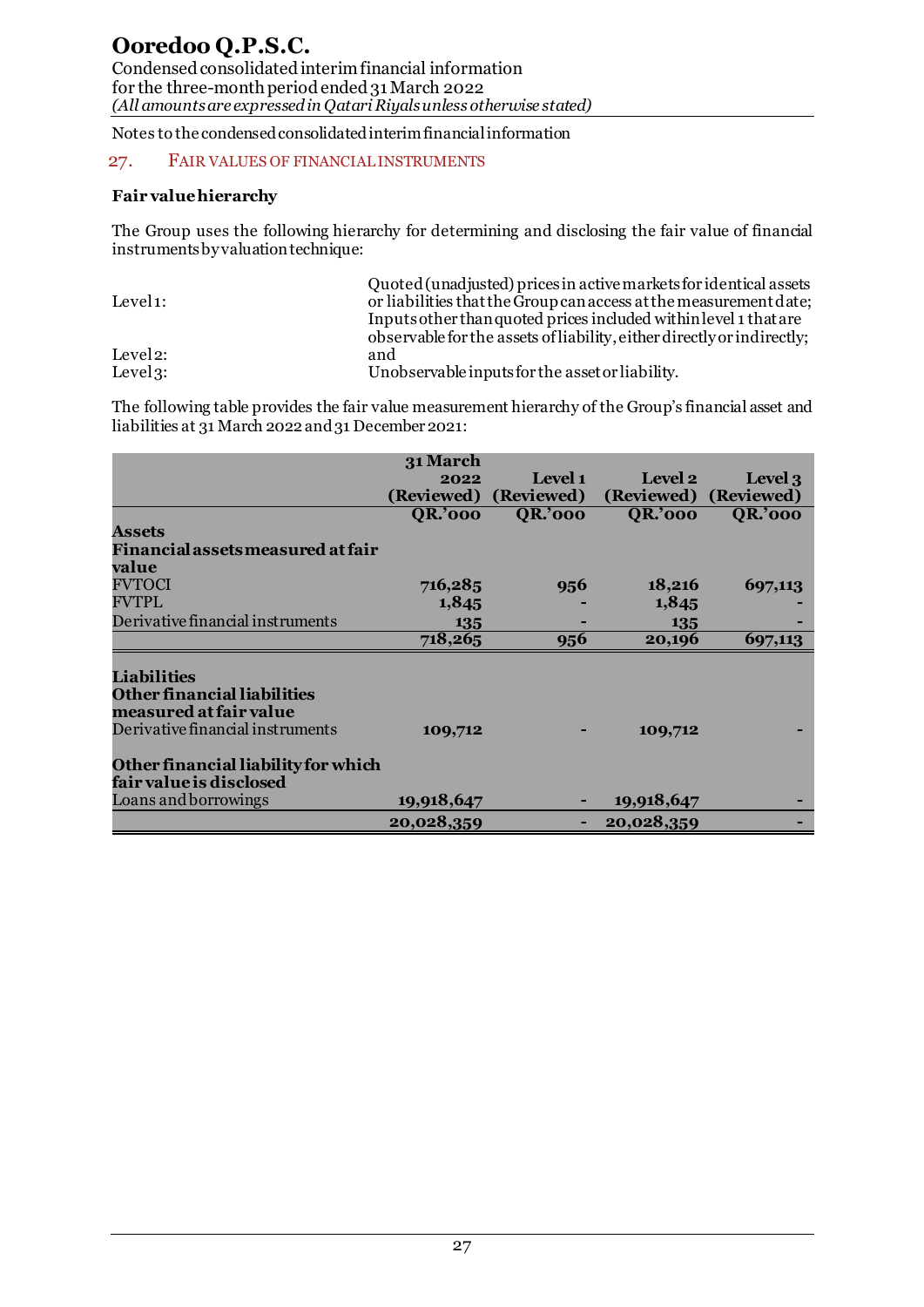Condensed consolidated interim financial information for the three-month period ended 31 March 2022 *(All amounts are expressed in Qatari Riyals unless otherwise stated)*

Notes to the condensed consolidated interim financial information

# 27. FAIR VALUES OF FINANCIAL INSTRUMENTS (CONTINUED)

|                                    | 31 December    |                          |                |                |
|------------------------------------|----------------|--------------------------|----------------|----------------|
|                                    | 2021           | Level 1                  | Level 2        | Level 3        |
|                                    | (Audited)      | (Audited)                | (Audited)      | (Audited)      |
|                                    | <b>QR.'000</b> | <b>QR.'000</b>           | <b>QR.'000</b> | <b>QR.'000</b> |
| <b>Assets</b>                      |                |                          |                |                |
| Financial assets measured at fair  |                |                          |                |                |
| value                              |                |                          |                |                |
| <b>FVTOCI</b>                      | 682,195        |                          |                | 682,195        |
| <b>FVTPL</b>                       | 3,883          |                          | 3,883          |                |
| Derivative financial instruments   |                |                          |                |                |
|                                    | 686,078        |                          | 3,883          | 682,195        |
|                                    |                |                          |                |                |
| <b>Liabilities</b>                 |                |                          |                |                |
| <b>Other financial liabilities</b> |                |                          |                |                |
| measured at fair value             |                |                          |                |                |
| Derivative financial instruments   | 110,531        |                          | 110,531        |                |
| Other financial liability for      |                |                          |                |                |
| which fair value is disclosed      |                |                          |                |                |
| Loans and borrowings               | 20,900,496     |                          | 20,900,496     |                |
|                                    | 21,011,027     | $\overline{\phantom{a}}$ | 21,011,027     |                |

There were no transfers among Levels 1, 2, and 3 for the three-month period ended 31 March 2022 and for the year ended 31 December 2021.

At 31 March 2022, the Group has notes with a fair value of QR. 19,918,647 thousand (2021: 20,900,496 thousand). The notes are listed on the Irish bond market and the fair value of these instruments is determined by reference to quoted prices in this market. The market for these bonds is not considered to be liquid and consequently the fair value measurement is categorised within level 2 of the fair value hierarchy.

For fair value measurements categorised within Level 2 and 3 of the fair value hierarchy, the fair values are determined using appropriate valuation techniques, which include the use of mathematical models, such as discounted cash flow models and option pricing models, comparison to similar instruments for which market observables prices exist and other valuation techniques. Valuation techniques incorporate assumptions regarding discount rates, estimates of future cash flows and other factors.

The following table summarises the quantitative information about the significant unobservable inputs used in level 3 fair value measurements for the individually significant investment:

| <b>Description</b> | Fair value at 31 Unobservable<br><b>March 2022</b> | inputs    | Value of<br>inputs | Relationship of unobservable<br>inputs to fair value |
|--------------------|----------------------------------------------------|-----------|--------------------|------------------------------------------------------|
|                    | <b>OR.'000</b>                                     |           |                    |                                                      |
|                    |                                                    |           |                    | A change in the EV/EBITDA by 10%                     |
|                    |                                                    |           |                    | would increase/decrease the fair value               |
| <b>FVTOCI</b>      | 434,819                                            | EV/EBITD. | 7.86 times         | by OAR 39,660 thousand                               |